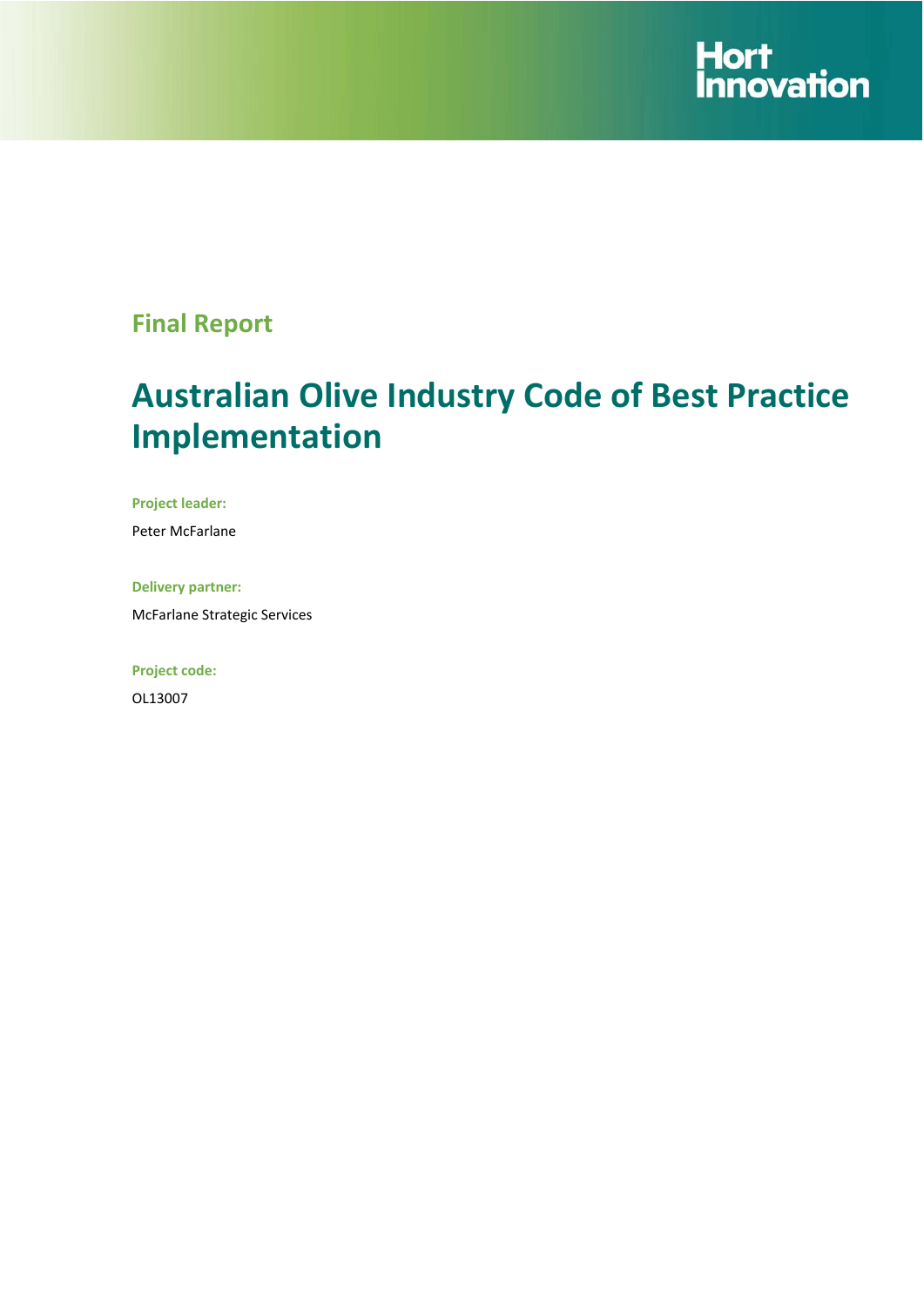#### **Project:**

Australian Olive Industry Code of Best Practice Implementation – OL13007

#### **Disclaimer:**

Horticulture Innovation Australia Limited (Hort Innovation) makes no representations and expressly disclaims all warranties (to the extent permitted by law) about the accuracy, completeness, or currency of information in this Final Report.

Users of this Final Report should take independent action to confirm any information in this Final Report before relying on that information in any way.

Reliance on any information provided by Hort Innovation is entirely at your own risk. Hort Innovation is not responsible for, and will not be liable for, any loss, damage, claim, expense, cost (including legal costs) or other liability arising in any way (including from Hort Innovation or any other person's negligence or otherwise) from your use or non‐use of the Final Report or from reliance on information contained in the Final Report or that Hort Innovation provides to you by any other means.

#### **Funding statement:**

This project has been funded by Hort Innovation, using the olive research and development levy, co-investment from Australian Olive Association and contributions from the Australian Government. Hort Innovation is the grower-owned, not-for-profit research and development corporation for Australian horticulture.

#### **Publishing details:**

ISBN 978 0 7341 4447 8

Published and distributed by: Hort Innovation

Level 8 1 Chifley Square Sydney NSW 2000

Telephone: (02) 8295 2300

www.horticulture.com.au

© Copyright 2018 Horticulture Innovation Australia Limited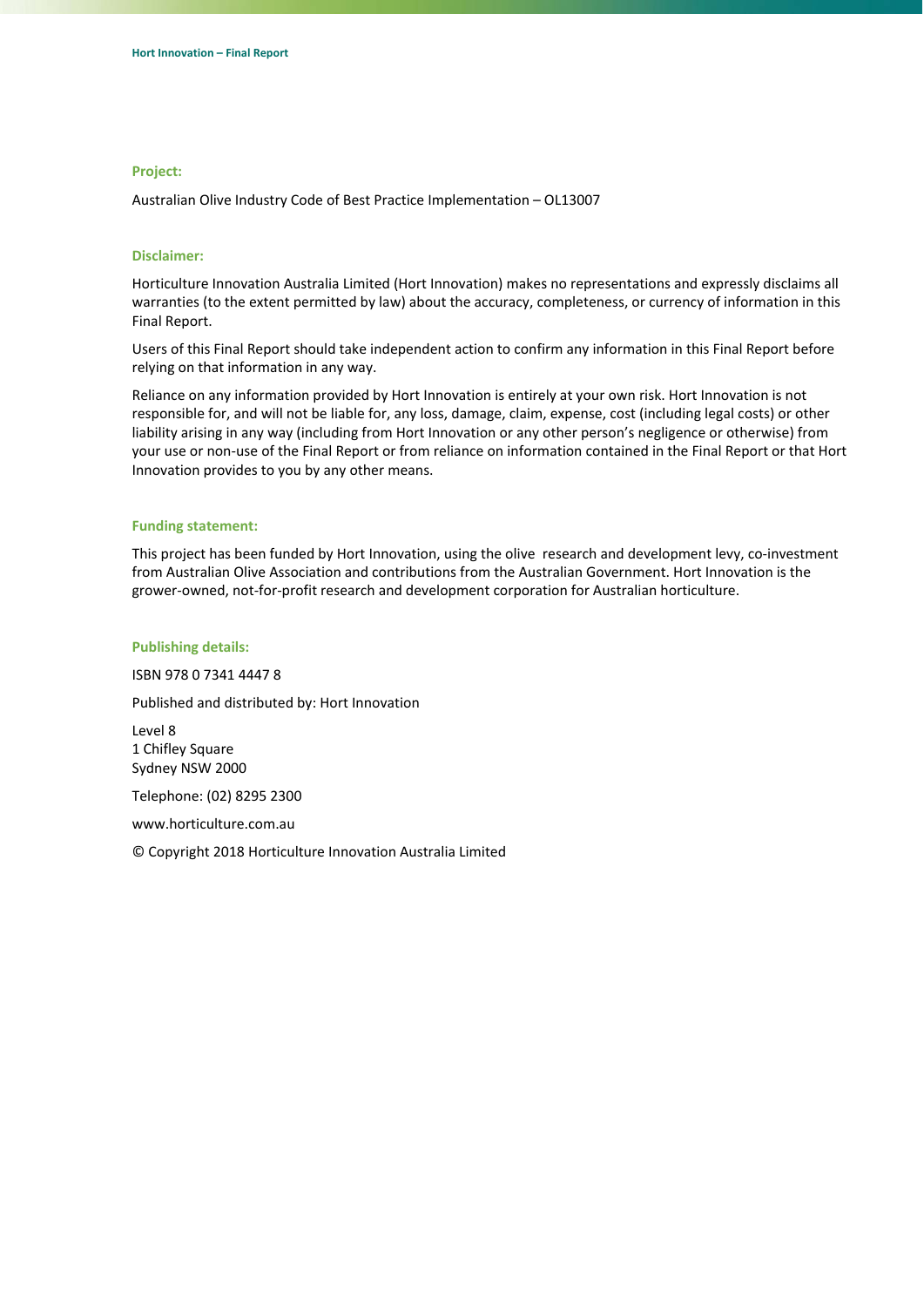# **Content**

| Content                                                      | 3  |
|--------------------------------------------------------------|----|
| <b>Summary</b>                                               | 4  |
| <b>Public summary</b>                                        |    |
| <b>Keywords</b>                                              | 6  |
| Introduction                                                 | 7  |
| Methodology                                                  | 10 |
| <b>Outputs</b>                                               | 15 |
| <b>Outcomes</b>                                              | 21 |
| <b>Monitoring and evaluation</b>                             | 23 |
| <b>Recommendations</b>                                       | 25 |
| <b>Refereed scientific publications</b>                      | 26 |
| <b>References</b>                                            | 27 |
| <b>Acknowledgements</b>                                      | 28 |
| Intellectual property, commercialisation and confidentiality | 29 |
| <b>Appendices</b>                                            | 30 |
|                                                              |    |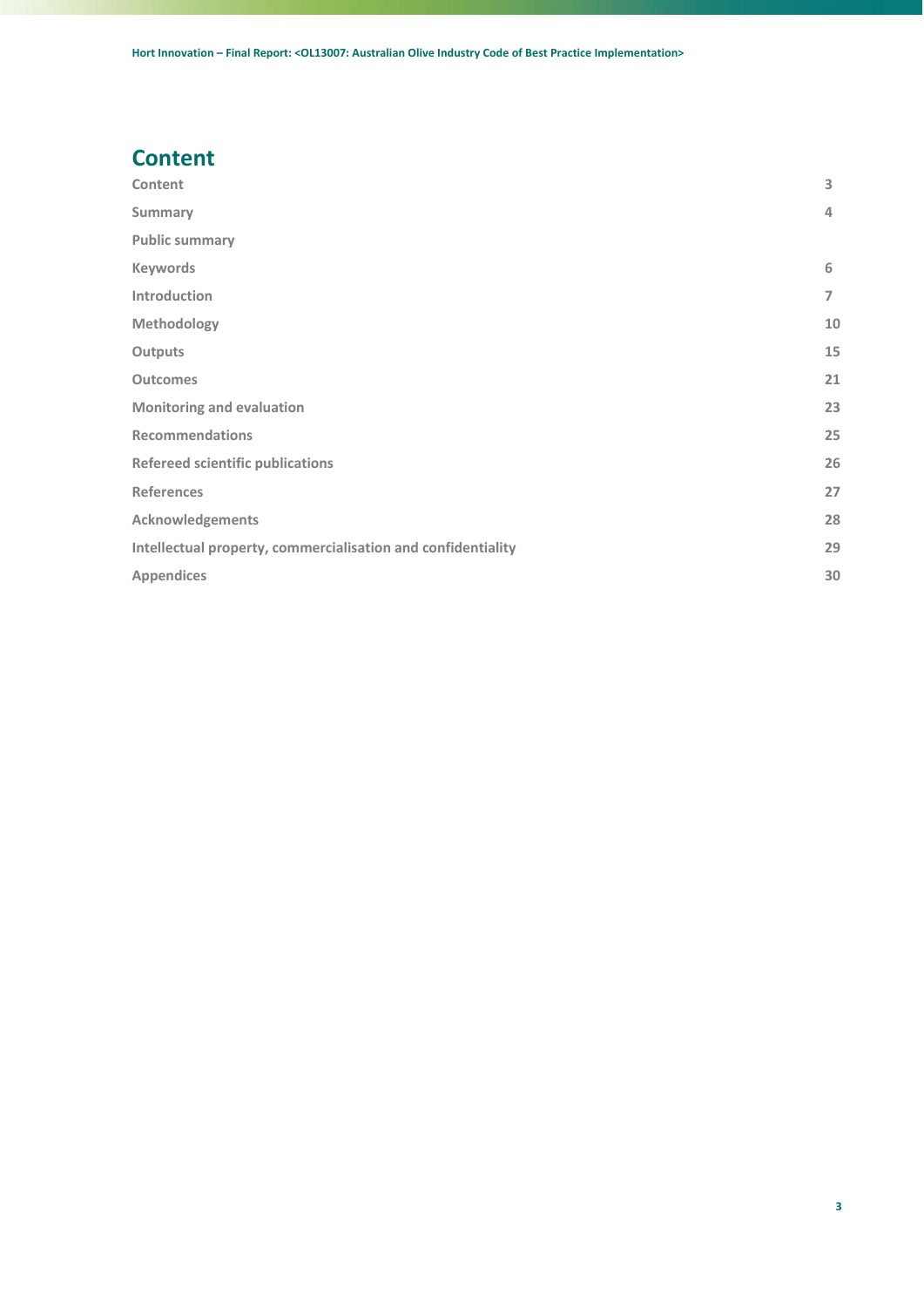# **Summary**

# **Project objectives:**

*OL13007: Australian Olive Industry Code of Practice Implementation* aims to enhance consumer confidence in Australian olive products:

- By providing a formal mechanism for certification of Australian olive products in both domestic and export markets, through the application of Australian Olive Association (AOA) Certification Trade Marks for Australian olive products.
- By supporting and monitoring industry compliance with *The Australian Standard for olive oil (AS5264‐2011)*<sup>1</sup> , the *ANZFA Food Standards Code*<sup>2</sup> , and the *Australian Consumer Law (ACL)*<sup>3</sup> , by undertaking regular Australian market surveys.
- By improving the rate of adoption of existing technology and providing an enabling environment for industry to build olive industry skills and capacity through training olive industry enterprise trainers, the development and delivery of competency based e‐learning modules and facilitated training workshops, implemented in collaboration with regional olive associations.
- This project also links with and supports the following Hort Innovation projects:
	- o *OL14003: Essential work to facilitate increased exports to China, Removing Roadblocks and enhancing Competitive Advantage,* through supporting a training program and providing a mechanism for exporter certification.
	- o *OL16006 ‐ Olive communication program,* through providing a comprehensive communication channel to levy payers and other stakeholders.
	- o *OL 16010 ‐ National olive industry conference and trade exhibition ,* through providing a forum to deliver project outputs to levy payers and other stakeholders.
	- o *OL16011 ‐ Risk and crisis management planning for the olive industry',* through providing HACCP based risk management templates and a training program.

# **Target audience:**

The primary audience is Australian olive producers and brand owners, their supply chain partners including food service distributors, retailers and exporters.

**Note:** Through the 4 *Australian Extra Virgin Olive Oil Everyday* website, Australian consumers are also informed of OliveCare® certified brands.

# **Key activities:**

- Develop and implement OliveCare® Code of Best Practice training modules.
- Build information resources and review and streamline OliveCare® documentation.
- Undertake Australian market surveys of EVOO and other olive product quality.
- Build Code of Best Practice membership and compliance.

## **Key outputs:**

Industry reports, training materials, operational manuals and guides, templates, newsletters and other communications to Signatories relating to:

 Managing registration of up to 200 Code of Best Practice Signatories, including audit of OliveCare® certification compliance requirements – food safety plan, product testing, and label content.

<sup>1</sup> Standards Australia Limited, Australian Standard for Olive Oil and Olive‐Pomace Oil AS5265‐2011, SAI Global Ltd. Available at: http://www.australianolives.com.au/article‐detail/australian‐standard‐5264‐2011

<sup>2</sup> ANZFA Food Standards Code: http://www.foodstandards.gov.au/code/Pages/default.aspx

<sup>&</sup>lt;sup>3</sup> The Australian Consumer Law: http://consumerlaw.gov.au/the-australian-consumer-law/

<sup>&</sup>lt;sup>4</sup> Australian Extra Virgin Olive Oil Everyday: https://australianextravirgin.com.au/brands/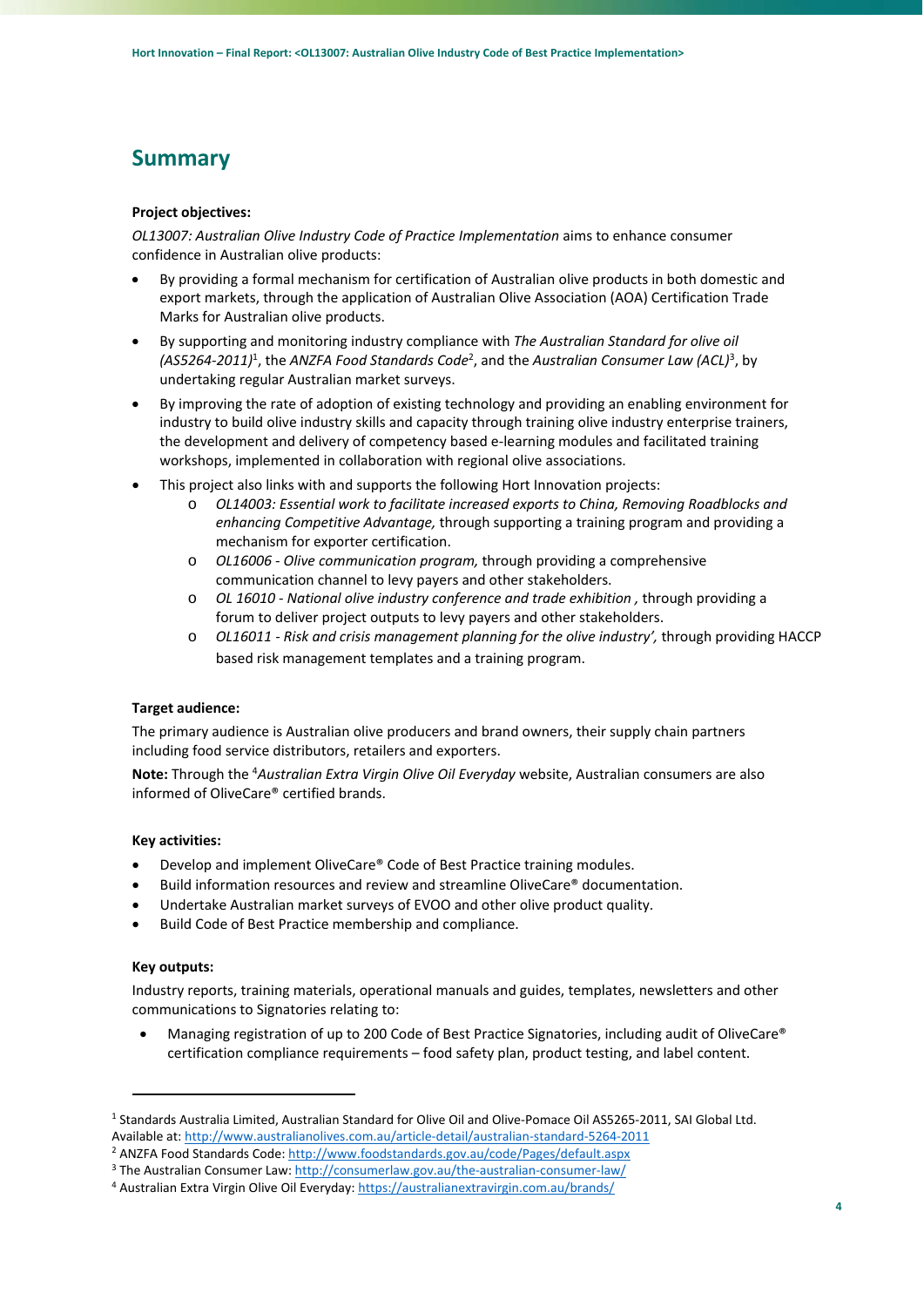- Undertaking Australian market survey testing of 60 olive oil products per annum including certified Code oil, non‐Code oils (both Australian and imported) as well as constructive feedback to brand owners – A total of 180 products tested over three years.
- Developing and implementing 6 training modules, including online e-learning versions.
- Updating and modularising OliveCare® documentation, including Product Manuals, HACCP style Food Safety / Food Quality Plans, Approved Chemical Use lists, and other website based resource materials.
- Building OliveCare® membership, and establish regular communication with members including e‐ newsletters, annual compliance audit and constructive feedback to individual Signatories.

## **Key outcomes:**

This project aims to enhance consumer confidence in Australian olive products in both domestic and export markets, by:

- Providing a mechanism to certify Australian EVOO products, thereby underpinning consumer confidence in Australian EVOO products, and helping to secure higher prices for Australian olive oil. In a high cost producer country it is essential that producers are able to compete on product quality not on price.
- Building olive industry skills and capacity through development of VET accredited training modules.
- Supporting compliance with the Australian Standard AS5264‐2011, ANZ Food Standards Code and Australian Consumer Law (ACL).

# **OliveCare® publication outputs:**

These are listed later in this report.

### **Recommendations for future R&D and practical application to industry:**

1. To extend training resources to include e-modules covering best practice olive processing and oil storage, and IPDM in the olive grove. In addition the project will benefit from development of work books and assessment tools to link the olive e‐learning modules to Units of Competency from the National Training Framework (NTF) that can lead to a recognised VET qualification or statement of attainment. Convening regional workshops to present these resources to levy payers is also highly desirable.

2. To continue the Australian market survey of olive product quality, with sampling to include OliveCare® certified and non‐certified EVOO (both Australian and imported brands). There is also value in continuing to undertake laboratory calibration involving a total of 15 EVOO samples to be quality tested by both NSW DPI and Modern Olives.

3. Whilst this project has demonstrated a high level of MRL compliance, however an issue was identified with some products labelled as 'organic' having detectible chemical residues. It is therefore recommended that the Australian market survey continue to include a limited chemical residue survey of selected products.

4. That OliveCare® membership be expanded through targeting:

- Small growers (<5,000 litres annual production) by developing a value proposition supporting a unique sales proposition of having the highest quality standards and EVOO product in the world.
- Post farm‐gate / supply chain retailers, distributors, food service including chefs and trainees, by moving to an on‐line compliance checklist approach.

This will involve addressing potential barriers to OliveCare® participation, as well as promoting the benefits of OliveCare® participation to potential members.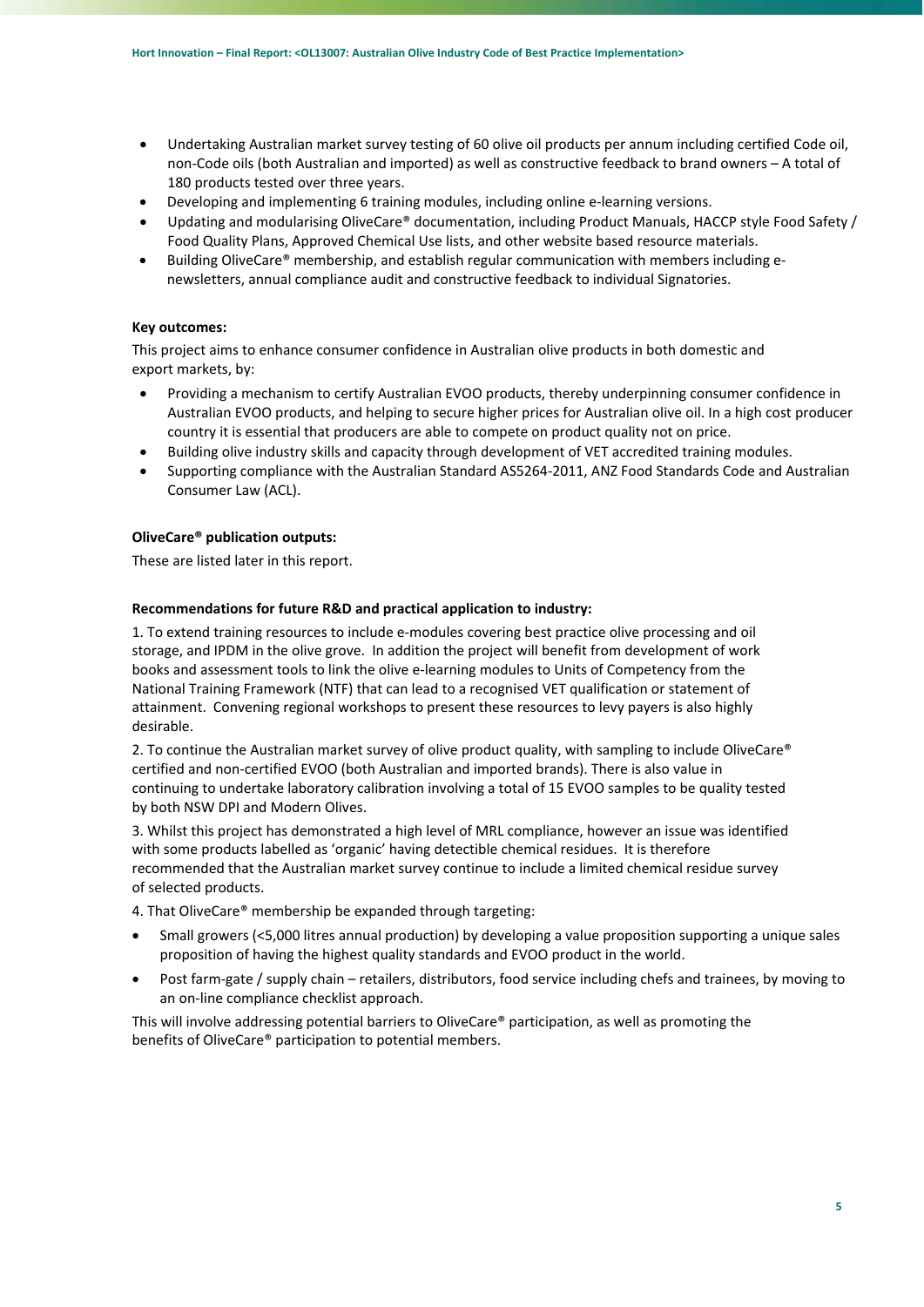# **Keywords**

accredited training; AOA; Australian market survey; Australian Standard; Code of Best Practice; e‐ learning; EVOO; freshness testing; IOC Standard; OliveCare®; olive products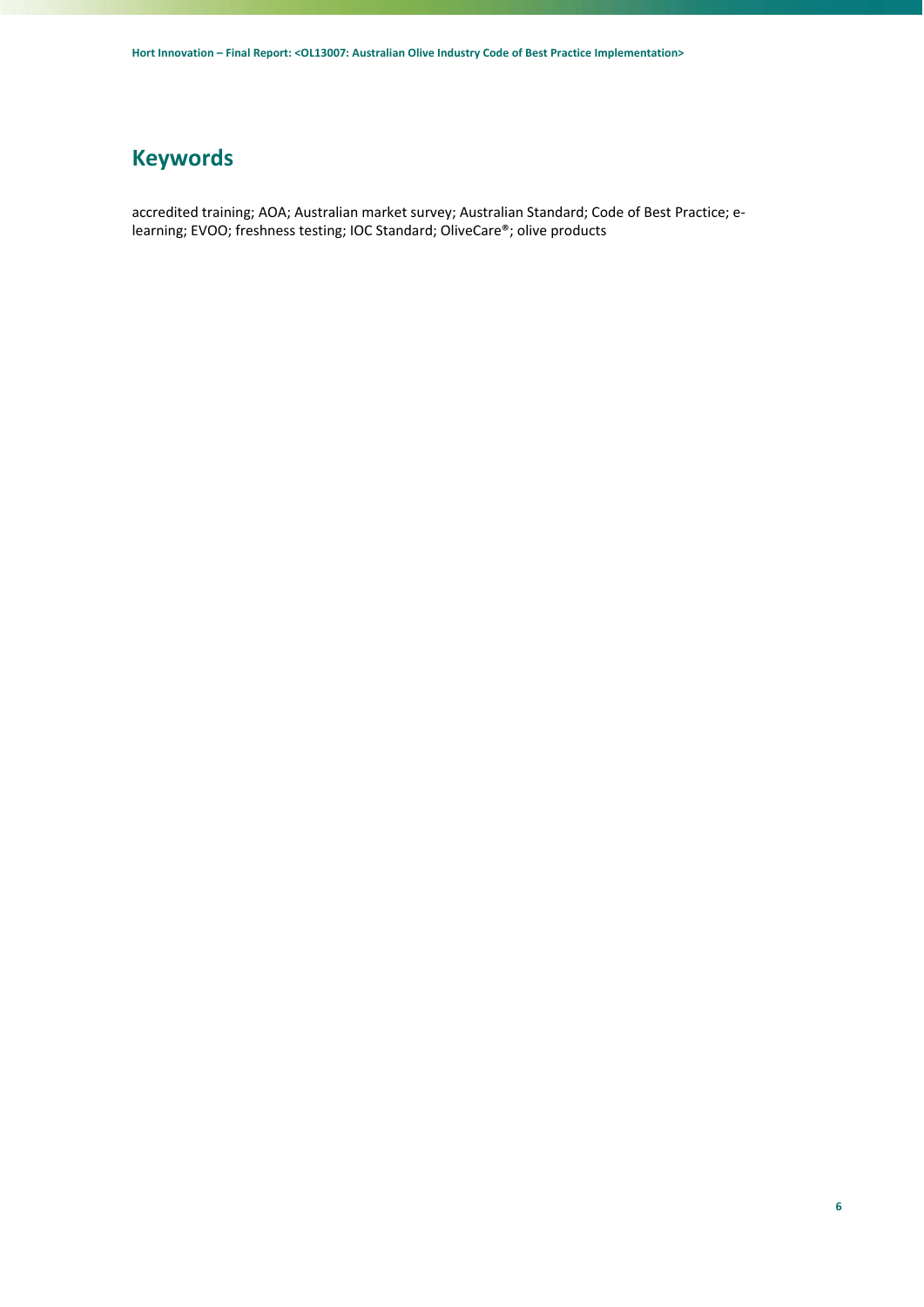# **Introduction**

#### **Project linkages to the Industry Strategic Investment Plan (SIP):**

OL13007 was initially developed to support the following objectives and strategies from the 5 *Australian Olive Industry RD&E Plan 2010‐2015 (RIRDC 10‐155):*

**Objective 2:** To maintain the current high quality product while improving productivity, profitability and environmental management through all stages of the supply chain (nursery > grove > processing > storage).

- **Strategy 2.6**: Development of a quality assurance program, including quality standards, for Australian olive products:
	- The Code of Best Practice roll‐out for olive oil needs to continue and be extended to table olive production, olive oil processing and environmental matters.
- **Strategy 2.8**: Develop guidelines for production of olive products:
	- The intent of this strategy is to produce easy to read guidelines, particularly for the smaller producer and processor, which enable the production of a high quality and safe olive products with a minimal environmental footprint.

**Objective 4:** To build an educated, collaborative, innovative and skilled industry workforce and a cost effective, well-funded Research, Development and Extension program:

- **Strategy 4.**1: Determine effective methods of providing producer education:
	- The challenge is to find an efficient and cost effective means of providing up-to-date producer education, recognising both the geographical spread of olive producers across the continent and variations in their access to on‐line communications.

The project also aligns with the following objectives and strategies in the new <sup>6</sup>Olive Strategic *Investment Plan 2017‐2021 (Hort Innovation)*:

**Outcome 1**: Improved on-farm productivity, sustainability and product quality:

- **Strategy 1.1:** Promote world-best practice in grove management to increase productivity and quality, through: Industry extension program (High) ‐ implementation of the OliveCare® Code of Best Practice program.
- **Strategy 1.2**: Promote world-best practice in olive oil production, storage and packaging to maintain quality and increase consumer confidence, through:
	- Monitoring data on product quality in the market place (Medium) ‐ this includes monitoring EVOO brand compliance with the Australian and IOC Standards for olive oil, and for table olive brands, compliance with the 7 *Voluntary Standard for Table Olives in Australia (RIRDC 12‐111),*and the 8 *IOC Trade Standard applying to table olives COI/OT/NC no. 1 (December 2004).*
	- Active encouragement of brand owners of imported olive oils to comply with the Australian Standard for olive oil (Medium),
	- A review of existing R&D on best-practice storage conditions for olive oil and develop simple, consistent and timely messaging to remind growers how best to store their EVOO. Messaging should also be developed for retailers and food‐service industry on how to store/ present EVOO to ensure it has the best chance of reaching its best‐before‐date. (Medium)

**Outcome 3** – Greater skills, capacity and knowledge in the industry:

- **Strategy 3.1**: Communicate and extend outcomes of industry R&D (High), through:
	- An extension / adoption strategy for the industry, potentially including:
	- Developing a continuing professional development (CPD) program to be undertaken by growers as a requirement of the OliveCare® Code of Best Practice.

content/uploads/2017/04/HortInnovation‐olive‐SIP.pdf

7 Voluntary Standard for Table Olives in Australia (RIRDC 12‐111): https://www.agrifutures.com.au/wp‐ content/uploads/publications/12‐111.pdf

<sup>5</sup> Australian Olive Industry RD&E Plan 2010‐2015 (RIRDC 10‐155): https://rirdc.infoservices.com.au/downloads/10‐155 6 Olive Strategic Investment Plan 2017‐2021 (Hort Innovation): https://horticulture.com.au/wp‐

<sup>8</sup> IOC Trade Standard applying to table olives COI/OT/NC no. 1 (December 2004): http://www.internationaloliveoil.org/documents/viewfile/3626‐normoteng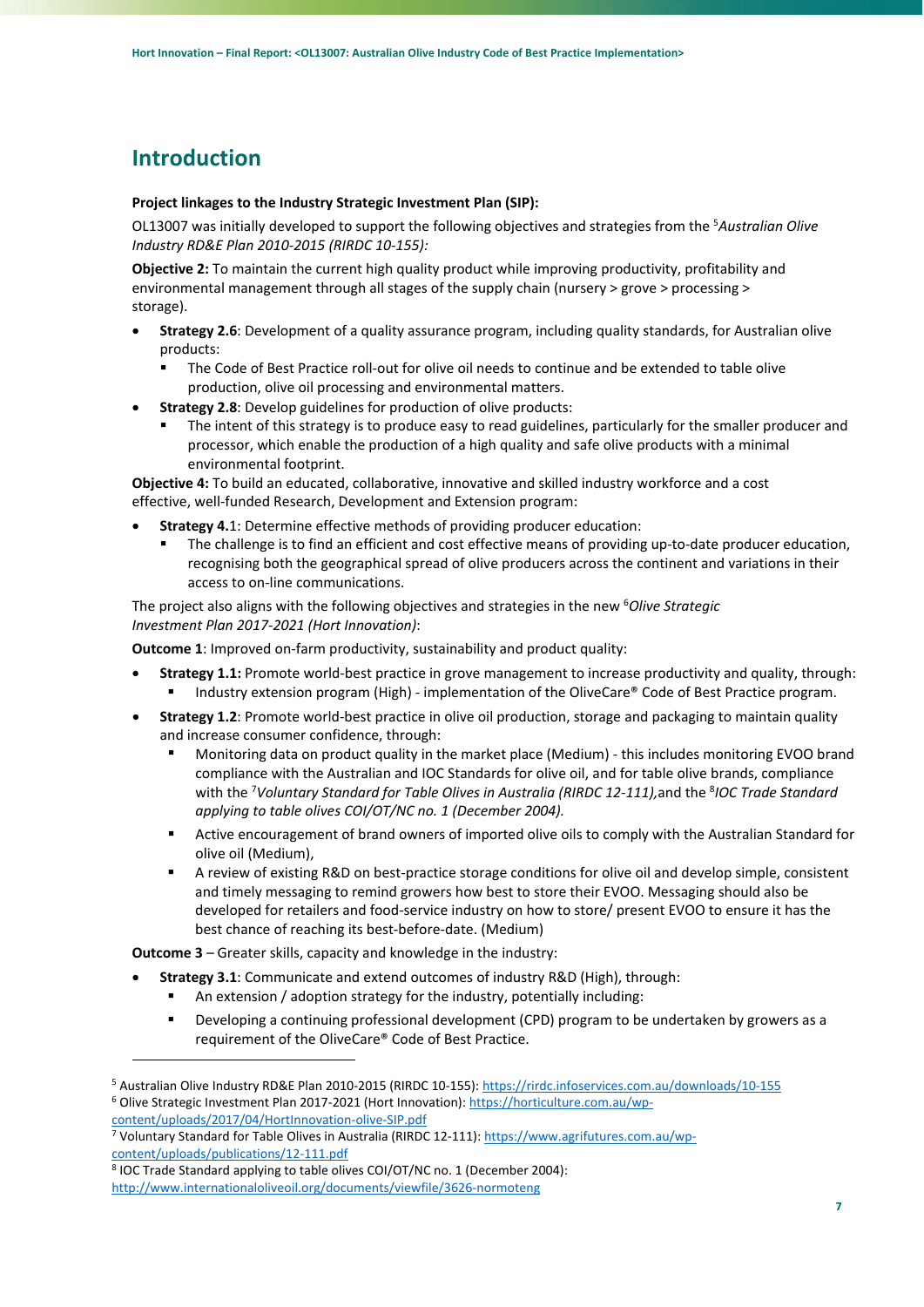Developing extension packages and delivery models appropriate to the industry, including pest and disease management fact sheets and 'electronic reminders'. (High)

#### **Historical background:**

Olive oil has a history of use spanning millennia; originating in the eastern Mediterranean and gradually spreading west and into the 'New World', with Spain by far being the largest producer in the world. Olive oil is a tried and proven product, its many uses include health and nutrition, skin care and cosmetics, and as a fuel for lighting (prior to the discovery of alternatives ‐ whale oil, coal gas, petroleum oil and LPG).

As highly valued and versatile product olive oil has unfortunately been subject to a long and continuing history of fraudulent commercial activity, including misrepresentation of quality and adulteration with cheaper seed and nut oils.

The good news is that olive oil quality has improved markedly with modern science based cultivation, processing and storage methods. In parallel olive oil standards and testing methods have been developed to underpin quality and provenance assurances provided to consumers by olive oil producers and marketers.

Never‐the‐less, ongoing industry vigilance is required, with quality and provenance of olive oil continuing to be misrepresented by a minority of unscrupulous traders. Examples include: Older 'tired' and defective olive oils being deceptively-labelled as Extra Virgin Olive Oil; Brands with Italian provenance style labels with small print 'bottled in Italy from olive oil sourced from Spain, Tunisia and other Mediterranean countries'; and the so called 'Tuscan Blend' olive oil with labels decorated with olives and olive trees with small print 'contains 95% canola oil'!

There are many grades of olive oil as defined by various government and industry standards. Olive oil is classified by defined quality grades: *Natural olive oil* is the oil pressed from the olive fruit without the use of heat or chemicals. The highest quality grade of Natural olive oil is '*Extra Virgin Olive Oil'* (EVOO) that exhibits flavoursome well balanced fruity, bitter and pungency (FBP) attributes, without any taste or aroma (organoleptic) defects; followed by *'Virgin Olive Oil'* (VOO), which is a lower quality olive oil which is permitted to have a limited score for defects, and '*Lampante Olive Oil'* which is quite unpalatable, highly defected olive oil, generally regarded as not fit for human consumption without further processing, (however some of the older Mediterranean diaspora have developed a taste for this old world product, it also make good soap).

*Processed olive oils* comprise '*Refined Olive Oil'*, which is a bland tasting heat treated product from which all olive flavour and healthy anti‐oxidants have been removed. This product is often blended with a small percentage of VOO or EVOO to improve flavour. Then there is '*Pomace Olive Oil*' which is extracted using solvents from olive processing waste as an oil recovery operation; again it may be blended with VOO or EVOO to improve flavour. These lower quality olive oils are primarily used for cooking in food service (restaurant and hotel kitchens), and in food manufacturing such as in baked products, and to make vegetable oil spreads.

According to the 9 *Australian Competition & Consumer Commission (ACCC)*: *Extra virgin olive oil is the fresh juice from the olive and is considered to be the highest grade olive oil…..There are international and local voluntary industry standards that provide guidance for producers and consumers as to what chemical and flavour properties extra virgin olive oil should have. The Australian Consumer Law prohibits labelling olive oil as extra virgin if it is not of this quality.* 

In the Australian marketplace the two most relevant standards under which olive oil grades are defined and test parameters specified are both voluntary industry standards:

*Standards Australia Ltd. Australian Standard for Olive Oil and Olive‐Pomace Oil AS5265‐2011, (known as the Australian Standard), endorsed by the Australian Olive Association Ltd (AOA).* 

*10International Olive Council (IOC). Trade Standard Applying to Olive Oils and Olive Pomace Oils* 

<u> Andrew Maria (1989)</u>

<sup>9</sup> ACCC – Olive Oil: https://www.accc.gov.au/consumers/groceries/olive‐oil

<sup>&</sup>lt;sup>10</sup> International Olive Council Trade Standard applying to olive oils and olive-pomace oils, COI/T.15/NC No 3/Rev.11 July 2016: http://www.internationaloliveoil.org/documents/viewfile/9708‐norma‐english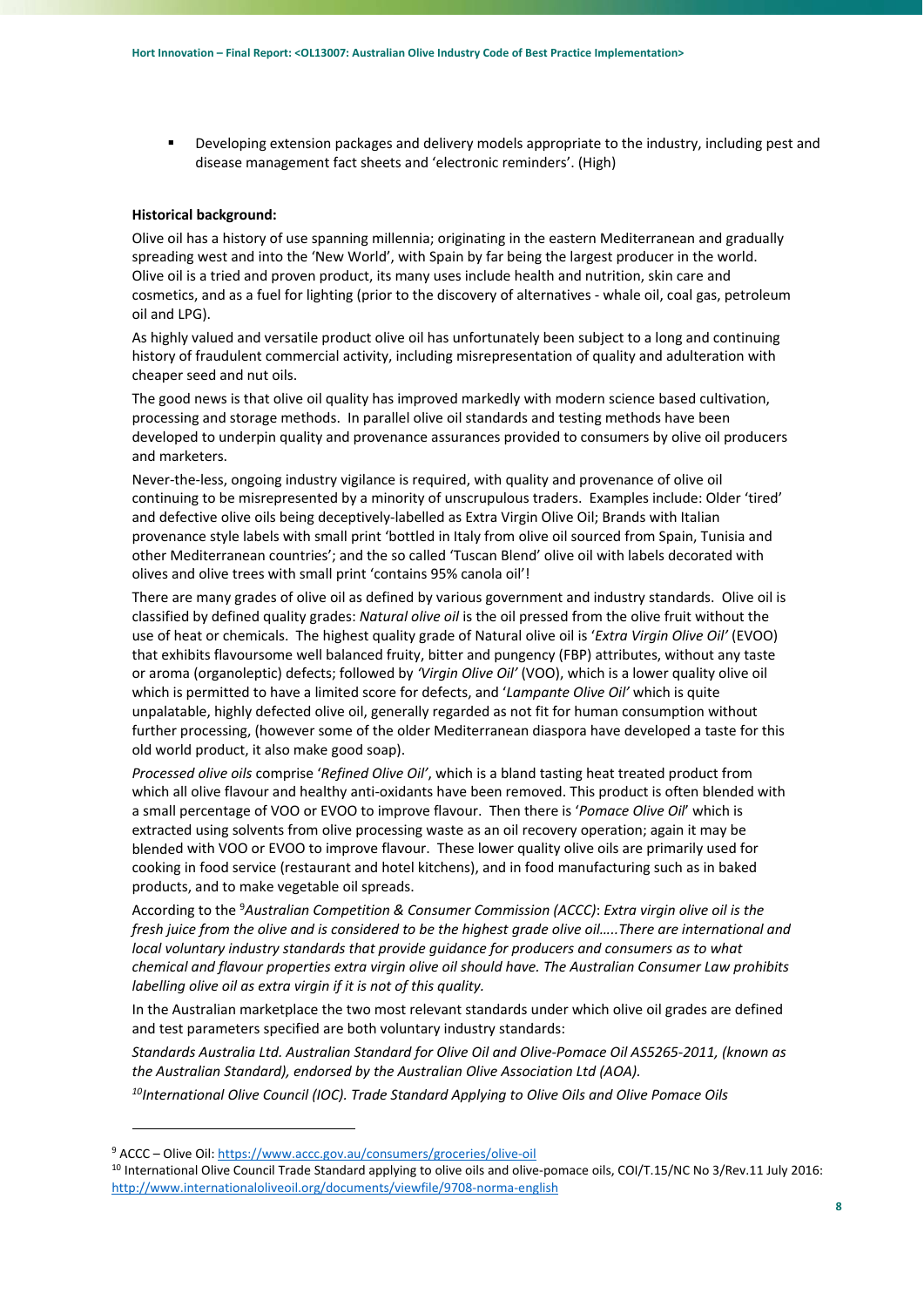*COI/T.15/NC No 3/Rev.11 July 2016. (known as the IOC Standard), endorsed by the Australian Olive Oil Association (AOOA).* 

The *Australian Standard* is robust and consumer focused, with an emphasis on product quality and freshness; in contrast to the *IOC Standard* has a focus on facilitating international trade, whilst its lower standards permit inferior quality oils with a measurably reduced shelf life to be classified and traded as EVOO or VOO.

#### **Australian market survey:**

Systematic Australian market survey testing commenced in 2011, following the introduction of the Australian Standard. Through OL13007, over the past 3 years, a further one hundred and eighty five (185) Australian and imported olive oils labelled as EVOO were purchased from supermarkets, independent retailers, or 'on‐line', with testing undertaken by NSW DPI Wagga Wagga, (a National Association of Testing Authorities, Australia (NATA) and American oil Chemists Society (AOCS) accredited laboratory, and International Olive Council (IOC) accredited sensory panel), for selected chemical and sensory parameters for compliance against both the Australian Standard and the IOC Standard.

#### **OliveCare® implementation:**

The Australian Olive Industry's Code of Best Practice, now rebranded as OliveCare® was developed in 2005 to underpin and enhance the high quality of Australian olive products and associated production processes. OliveCare® has since been revised and extended to include certification of table olives and other olive products and encompasses the entire olive supply chain from growers to retailers and food service.

OliveCare® incorporates the provisions of the Australian Standard for Olive Oils and Olive Pomace Oils (AS5264‐2011® ) which was introduced in July 2011), the Voluntary Industry Standard for Table Olives in Australia which was introduced in 2012, as well as the Australia New Zealand Food Standards Code and related legislation, Australian Consumer Law (ACL), and international rules and codes with similar aims, such as those of the American Oil Chemists Society (AOCS), International Standards Organisation (ISO) and, International Codex Alimentarius Commission (Codex).

## **Accredited training program:**

OL13007 has pioneered the development of a nationally VET accredited olive industry training program; working with River Murray Training (RMT), a Registered Training Organisation (RTO) to develop accredited e-learning modules that support the OliveCare® Code of Best Practice. These modules are designed to link to relevant national training competency standards that fit within the requirements of Certificate III in Food Processing (FDF30111).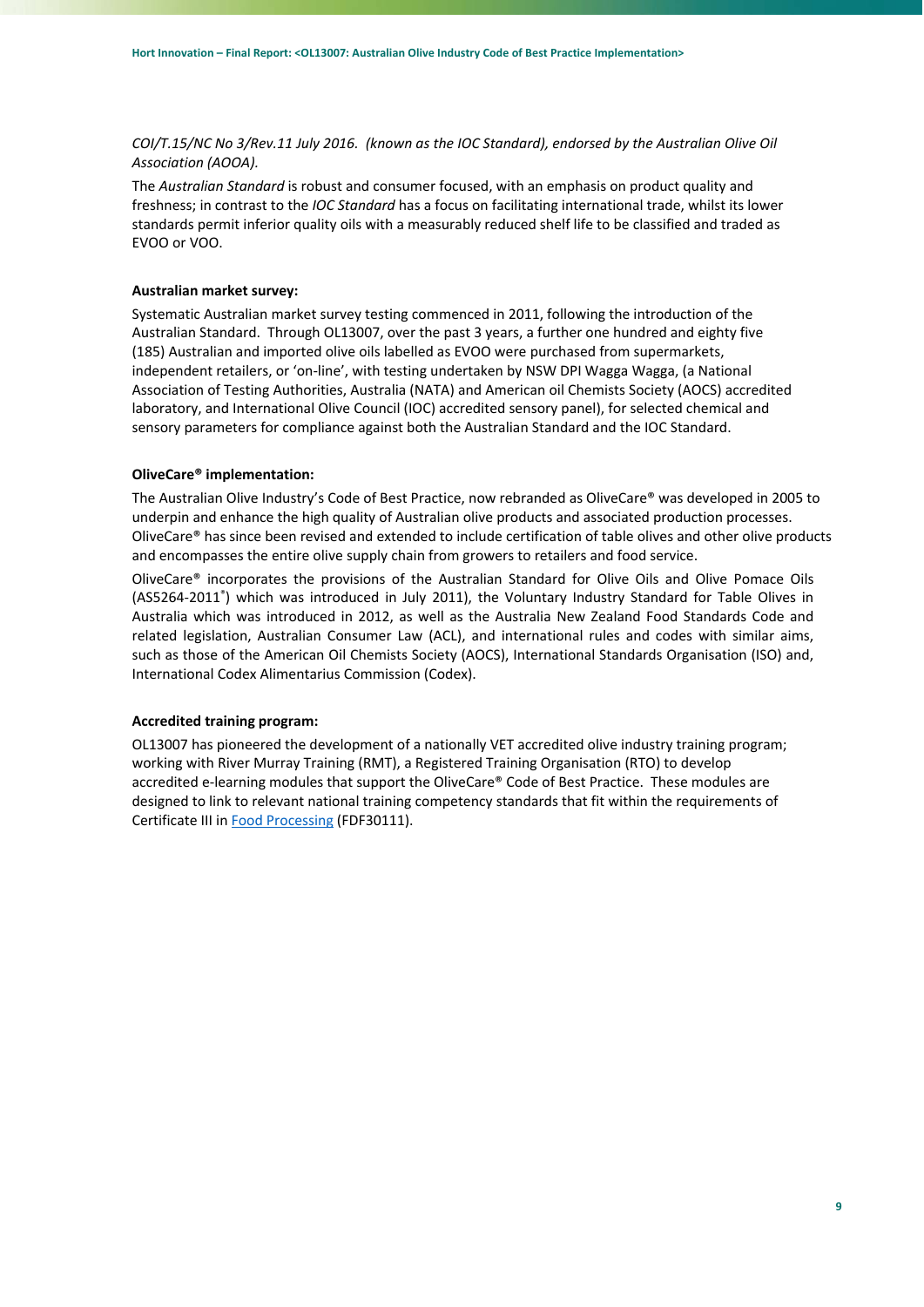# **Methodology**

## **I. Code of Practice membership and compliance:**

The Australian Olive Industry's Code of Best Practice, now rebranded as OliveCare® was developed in 2005 to underpin and enhance the high quality of Australian olive products and associated production processes. OliveCare® has subsequently been revised to include table olives and other olive products and encompasses the entire olive supply chain from growers to retailers and food service.

The OliveCare® program provides the required tools to:

- Establish authenticity and quality of Australian olive products;
- Provide surety and confidence for consumers in Australia and overseas in relation to Australian olive products;
- Establish a framework that encompasses good business practice with HAACP‐style production controls and environmental responsibility;
- Build olive industry skills and capacity;
- Deal effectively with complaints; and
- Establish a compliance culture within the industry in relation to the Australian Consumer Law (ACL).

AOA has registered a portfolio of trade marks for OliveCare® certification, detailed at Appendix 1, that are applied to certified brands.

AOA appoints the OliveCare® Administrator who is responsible for implementation of the program, including maintaining a register of Signatories, undertaking compliance audits, issuing compliance certificates and rectification orders, and making recommendations to AOA for any improvements. The OliveCare® Manual specifies the operation of the program including roles of the Administrator.

The OliveCare® Administrator works closely with Signatories with failed products to identify causal factors and set rectification requirements, as well as providing constructive feedback to other brand owners.

In July 2017 OliveCare<sup>®</sup> was extended to cover export producers participating in the Au-thentic Services 'Olive Route' program . Export Signatories are required to implement both Biosecurity and Environmental Strategies, including setting appropriate biosecurity and environmental targets, developing metrics, record keeping and continuous improvement methodology, to protect the reputation of Australian olive products in export markets.

### **II. Undertake Audit of Code Certification compliance requirements:**

All Code Signatories are required to provide annually to the OliveCare® Administrator evidence of:

- Being a financial member of AOA and the OliveCare® Code of Best Practice
- Having a Product Risk Assurance or HACCP style food safety / food quality plan ‐ either 'in‐house' or as part of a proprietary third party certification arrangement. This should include a Corrective Action Request (CAR) procedure to deal with quality complaints, negative feedback, audit failures, on‐farm inefficiencies, accidents or lapses in processes, procedures or performance. (*template available*).
- Undertaking annual product testing (at NSW DPI or Modern Olives), meeting AS5264‐2011 requirements for classification for each product certified as required under the OliveCare® Code of Best Practice:

Minimum Oil Chemistry: Free Fatty Acids (FFA), Peroxide Value (PV), Ultra-Violet Absorption (UV) - (AK, K232 &K270). These parameters may be tested using NIR for Australian oils where the laboratory has achieved robust calibration.

- Sensory assessment undertaken by NSW DPI or Modern Olives (or through participation in a recognised olive competition).
- (Highly recommended) Oil Freshness: Pyropheophytin A (PPP's), 1,2 Diacylglycerols (DAG's), tests which enable an objective calculation of BBD, plus
- Having product labels compliant with AS5264-2011, Australian Consumer Law and OliveCare® labelling requirements (*please provide the Administrator with copies of all product labels – EVOO, flavoured olive oil, and table olives.*)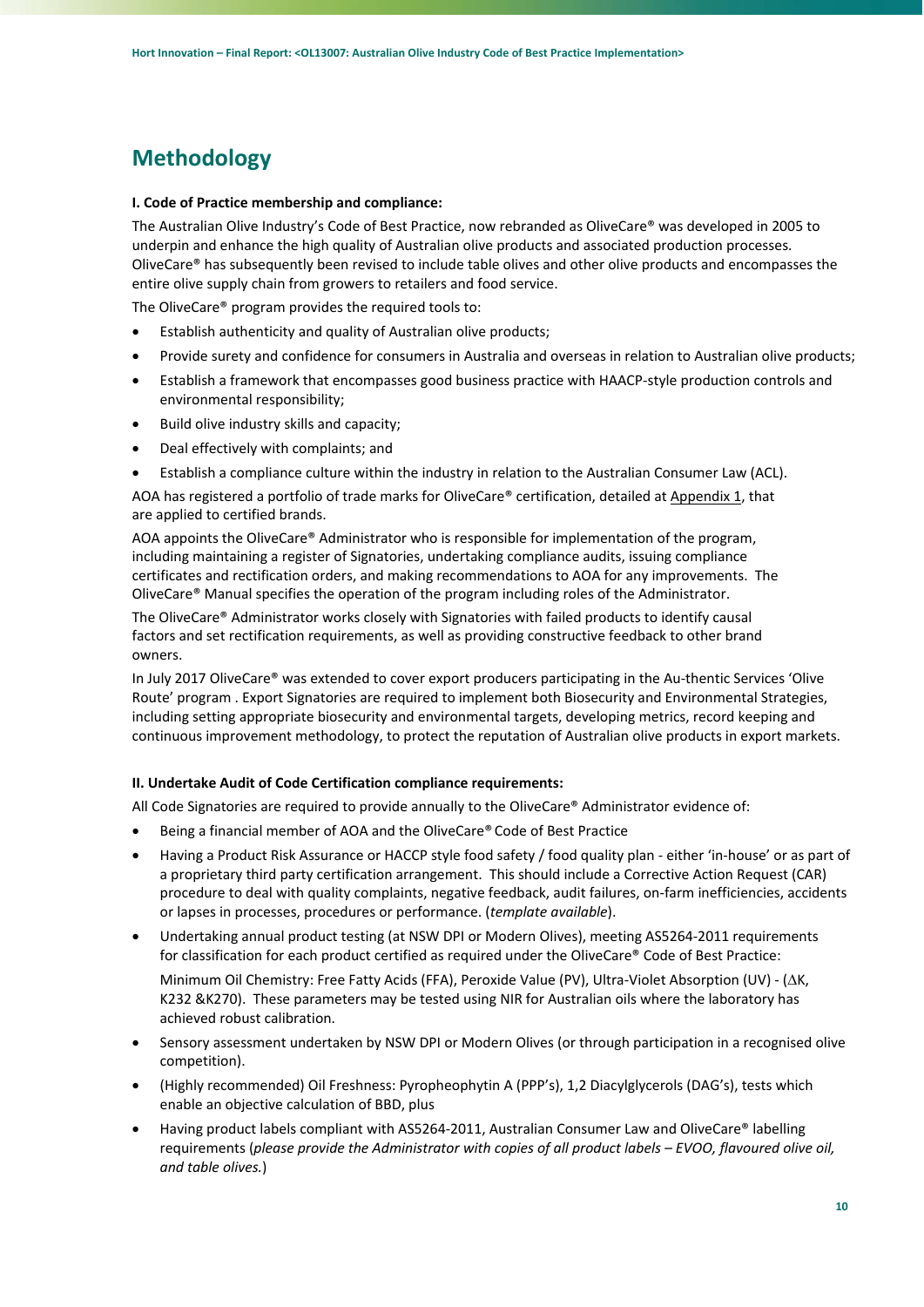- Using a documented product trace back system including unique batch codes, supply chain records and a product recall system in place (*template provided*).
- Using product Best Before Dates supported by technical evidence (*laboratory testing*).

*OliveCare®* compliant members are authorised to use the Certified Australian Extra Virgin Olive Oil Trade Mark logo, which is an assurance to consumers that the branded EVOO product is authentic Australian EVOO that meets the AS5264‐2011. Compliant brands are also listed by state of origin on the Australian Extra Virgin website: australianextravirgin.com.au/brands/.

*OliveCare®* Signatories also receive a monthly newsletter packed with useful information and tips on product certification, grove management best practice (with a focus on IPDM), olive oil and table olive processing best practice, product storage best practice.

# **III. Undertake Australian market surveys**

Undertake Australian market survey testing (a total of 180 over 3 years) including certified Code oil assessing ‐ selected chemical and sensory parameters for compliance against the Australian Standard for Olive Oil and Olive‐Pomace Oil AS5265‐2011 (AS), as well against the International Olive Council Trade Standard applying to olive oils and olive‐pomace oils (IOC), COI/T.15/NC No 3/Rev.11 July 2016, and EU Regulation No 1348/2013(EU). Testing includes:

- Oil Chemistry: Free Fatty Acids (FFA), Peroxide Value (PV), Ultra-Violet Absorption (UV) (△K, K232 &K270) – (using wet chemistry for imported samples, and IR for Australian samples),
- Oil Freshness: Pyropheophytin A (PPP's), 1,2 Diacylglycerols (DAG's), plus
- Sensory Analysis for defects undertaken in accordance with the *International Olive Council Method for the Organoleptic Assessment of Virgin Olive Oil***,** *COI/T.20/Doc. No 15/Rev. 7, February 201511,* by an accredited panel.

Visual checks for label compliance with the *Australian Standard for Olive Oil and Olive‐Pomace Oil AS5265‐ 2011,* the *ANZFA Food Standards Code*, and *Australian Consumer Law (ACL)*, are undertaken by the OliveCare® Administrator

In the July 2017 market survey samples were also screened by the a government laboratory ‐ the *National Measurement Institute (NMI)* for pesticide residues (*Supermarket Screen Lists 3 and 5 ‐ Combined GCMS/LCMSMS*) covering contaminates, organochlorines, organophosphates, herbicides, acaricides, fungicides, phenols, carbamates, synthetic pyrethoids, insecticides, and plant growth regulators, and assessed against the *12Australia New Zealand Food Standards Code Schedule 20 – Maximum residue limits.*

The OliveCare® Administrator provides constructive feedback on test results provided to the responsible party ‐ Signatories, other producers and distributors ‐ including how to achieve improved quality outcomes. Where there are persistent problems with particular brands and the relevant company is unwilling to take corrective action, the matter is may be reported to the ACCC for action.

### **EVOO Test Parameters:**

# **1. LOT IDENTIFICATION/BATCH NUMBER:**

This is important for traceability. Olive oil needs to be traceable back to the grove in order to comply with HACCP regulations.

IOC STANDARD**: 10.1.6 Lot Identification** *states*... each container shall be embossed or otherwise permanently marked in code or in clear writing to identify the producing factory and the lot.

AUSTRALIAN STANDARD**: 12.2.6 Lot Identification** *states*…. each container shall be embossed or otherwise permanently marked in code or in clear writing to identify the producing factory and the lot in accordance with the Australian New Zealand Food Standards Code.

<sup>11</sup> International Olive Council Method for the Organoleptic Assessment of Virgin Olive Oil**,** COI/T.20/Doc. No 15/Rev. 7, February 2015: www.internationaloliveoil.org/documents/viewfile/3685‐orga6

<sup>12</sup> *Australia New Zealand Food Standards Code Schedule 20 – Maximum residue limits:* https://www.legislation.gov.au/Details/F2017C00647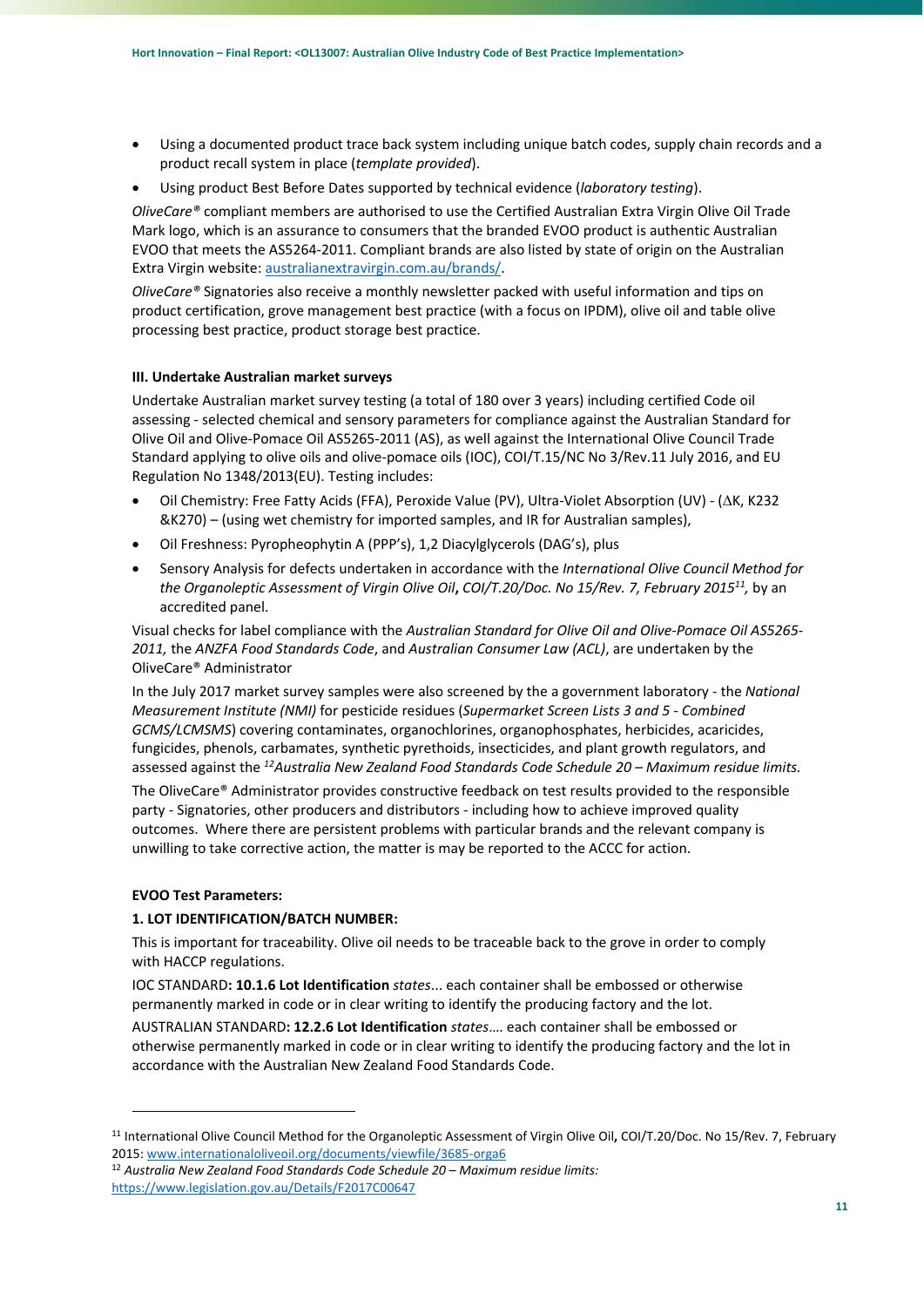# **2. NET CONTENTS; NAME AND ADDRESS, and COUNTRY OF ORIGIN:**

All oils tested comply with both the requirements of the IOC Standard and the Australian Standard AS 5264-2011, which incorporates the FSANZ Food Standards Code labelling requirements.

# **3. BEST BEFORE DATE/DATE OF MINIMUM DURABILITY:**

A best before date (BBD) is a producer's guarantee that the product being sold will remain of that grade up until the BBD. FSANZ has stated that all food is required to be date marked and this obligation is stated clearly in the Australia New Zealand Food Standards Code (The Code): Standard 1.2.5 Date Marking of Packaged Food. There are some date marking exceptions but olive oil does not fall in to those exemption categories.

**Industry Definition:** Shelf‐life: is the length of time, under normal storage conditions, within which no off‐flavours or defects are developed and quality parameters such as peroxide value and specific absorbance are retained within accepted limits of the relevant standards.

IOC STANDARD **10.1.7.1 Date of minimum durability** *states* .... in the case of pre‐packaged products intended for the end consumer, the date of minimum durability (preceded by the words "*best before*  end") shall be declared by the month and year in un-coded numerical sequence. The month may be indicated by letters in those countries where such use will not confuse the consumer; if the shelf life of the product is valid to December, the expression "end (*stated year*)" may be used as an alternative.

**Note:** The IOC Standard makes no reference as to how this date of minimum durability is to be objectively determined.

AS STANDARD **4.3 Best‐before date** *states*... a date that signifies the end of the period during which the intact package of oil, if stored in accordance with stated storage conditions, will remain fully marketable and will retain any specific qualities for which express or implied claims have been made.

**Note:** According to the AS STANDARD:

The best-before date shall be supported by technical evidence.

Methods used to determine oil durability may include:

(a) Oil oxidative stability index in accordance with Clause 13.20 (AOCS Cd 12b‐92 – Rancimat®)

(b) Fatty acid profile in accordance with Clause 13.3 and antioxidant content in accordance with Clause 13.18:

(Tocopherols and tocotrienols contents, using high‐performance liquid chromatography, shall be determined in accordance with ISO 9936.)

**Note:** OliveCare® has adopted the Modern Olives methodology to objectively determine Potential 'Shelf Life' from the lowest value derived from the following 3 estimations: Induction time (IND), Pyropheophytins a (PPPs) % and 1,2 Diacylglycerides (DAGs) % testing:

- hours of induction time (IND) at 110ºC x 1 = expected shelf life (in months)
- $(17.0\% PPPs) / 0.6\% = expected shelf life (in months)$
- (DAGs 35.0%) / FFA\* factor = expected shelf life (in months)

\*FFA factor = 1.7% (if FFA < 0.4%); 2.1% (if 0.4% < FFA < 0.6%); or 2.5% (if FFA > 0.6%)

**Note:** The higher the FFA level the faster the oil will oxidise, and the shorter the shelf‐life..

**Note:** An alternative method for shelf life prediction is described in the following articles:

*13Shelf‐Life Prediction of Extra Virgin Olive Oils Using an Empirical Model Based on Standard Quality Tests* by Claudia Guillaume and Leandro Ravetti, Modern Olives (Journal of Chemistry Volume 2016). Also published in the September 2017 edition of Australian & New Zealand Olivegrower & Processor© magazine as <sup>14</sup>*Determining* 

<sup>&</sup>lt;sup>13</sup> Shelf-Life Prediction of Extra Virgin Olive Oils Using an Empirical Model Based on Standard Quality Tests by Claudia Guillaume and Leandro Ravetti, Modern Olives (August 2016): *https://www.hindawi.com/journals/jchem/2016/6393962/*

<sup>14</sup> *Determining shelf life: how can small growers do it on a minimum budget?* by Leandro Ravetti, technical director BBL, September 2017 edition of Australian & New Zealand Olivegrower & Processor© magazine: https://olivebiz.com.au/magazines/olivegrower/back‐issues/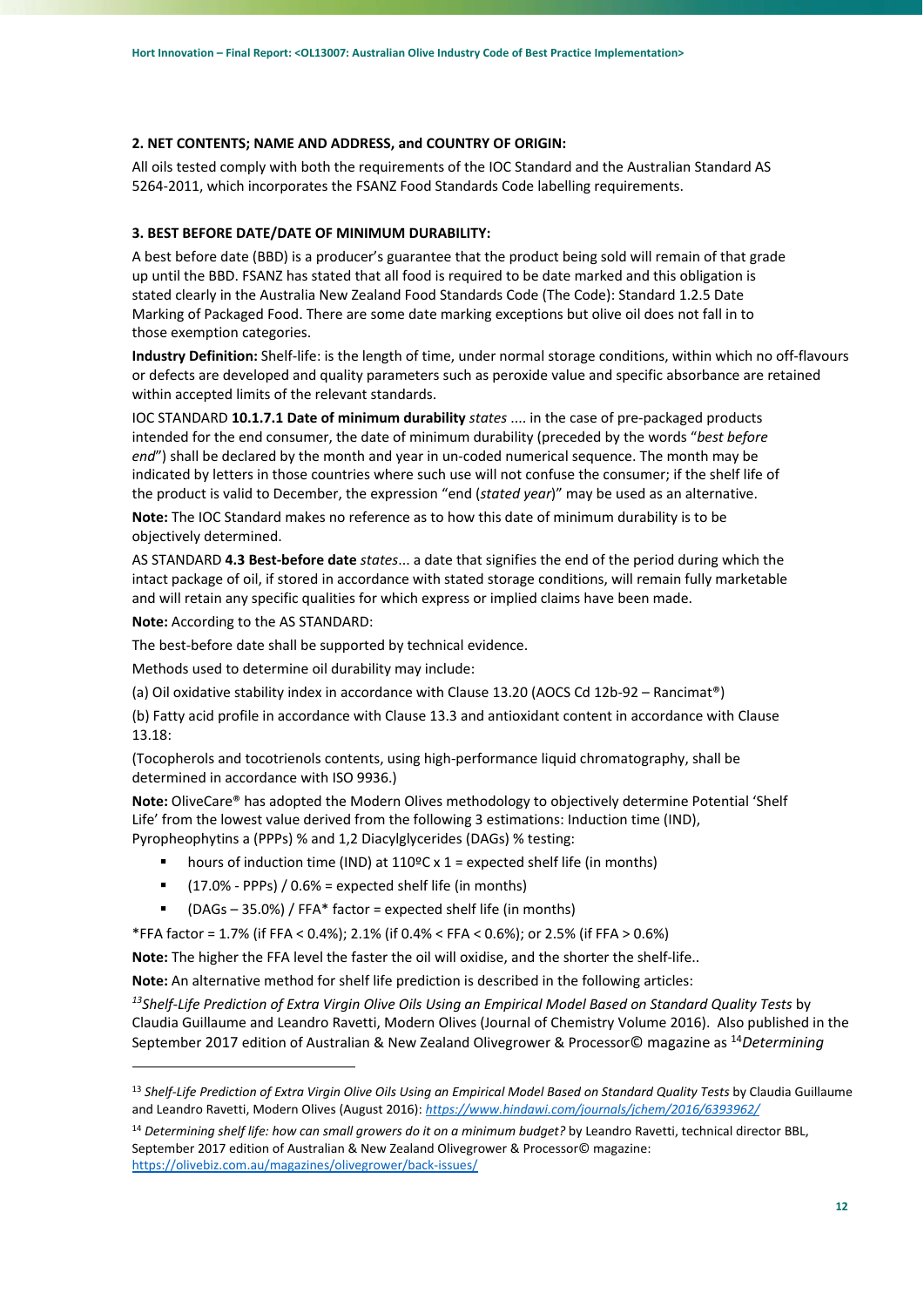*shelf life: how can small growers do it on a minimum budget?*

#### **4. FREE FATTY ACIDS (FFAs):**

Free fatty acidity is a chemical parameter of olive oil which is an indicator of its quality. For extra virgin olive oils, it ranges from 0 to 0.8%, with the lower the percentage the better. Free acidity levels increase through breakdown of the major oil molecules in the fruit (triglycerides) early in the production process. Higher quality oils will exhibit low free acidity. The content of free fatty acids in grams per 100 grams is expressed as a percent of free oleic acid.

IOC STANDARDS *state* ...that the oil must be less than or equal to 0.8% m/m expressed in oleic acid AUSTRALIAN STANDARDS *state*... that the oil must be less than or equal to 0.8% m/m expressed in oleic acid

## **5. PEROXIDE VALUE (PA's):**

Peroxides, which are flavourless, are generated from the oxidation of polyunsaturated fatty acids in the oil. Peroxides are unstable, usually building up slowly and leading to oil rancidity.

The likelihood of peroxides becoming rampant increases during storage. Peroxide Value identifies the early stages of oxidation and is a measure of the oxidation of olive oil expressed as milliequivalents of active oxygen per kilogram of oil. In very old oils peroxide levels can drop as the peroxide is converted into further compounds.

IOC STANDARDS *states* ... that the oil must be less than or equal to 20 in milleq. Peroxide oxygen per kg/oil.

AUSTRALIAN STANDARDS *states*... that the oil must be less than or equal to 20 in milleq. Peroxide oxygen per kg/oil.

# **6. ABSORBENCY IN ULTRA‐VIOLET:**

UV tests determine the ultraviolet light absorbance measured by shining UV light through the oil at several specific wavelengths. Absorbance at K232 nm (nanometers), K270 nm and Delta (Δ)K2 correlate with the state of oxidation by detecting specific oxidized compounds, some generated from secondary oxidation, and may also indicate adulteration with refined oils.

# **ABSORBANCY IN ULTRA VIOLET‐ K232 nm**

IOC STANDARD *states*... limit of less than or equal to < 2.50, however commercial partners in the country of retail sale may require compliance with these limits when the oil is made available to the end consumer.

AOA STANDARD *states*... limit of less than or equal to < 2.50 Absorbance (K) of a 1% (m/v) solution of the oil in the specified solvent, with reference to pure solvent in a 1 cm path length cell.

## **ABSORBENCY IN ULTRA‐VIOLET – K270 nm (cyclohexane)/268 nm (iso‐octane)**

IOC STANDARD *states*... limit of less than or equal to < 0.22.

AOA STANDARD *states*... limit of less than or equal to < 0.22

# **ABSORBENCY IN ULTRA‐VIOLET – Delta K**

IOC STANDARD *states*... limit of less than or equal to < 0.01

AOA STANDARD *states*... limit of less than or equal to < 0.01

#### **7. PYROPHEOPYTIN a (PPP's):**

Chlorophyll pigments break down to pheophytins and then pyropheophytins (PPP's) upon ageing and/or thermal degradation of olive oil. An elevated level of pyropheophytins is an indicator for oil that is oxidized and/or adulterated with cheaper refined oils. Thermal treatment of oil at elevated temperatures increases the pyropheophytine A content. PPP's greater than 17% are an indicator of unpermitted thermal treatments, old oil or the presence of refined oil.

IOC STANDARD: The International Olive Council does not recognise this effective method of detecting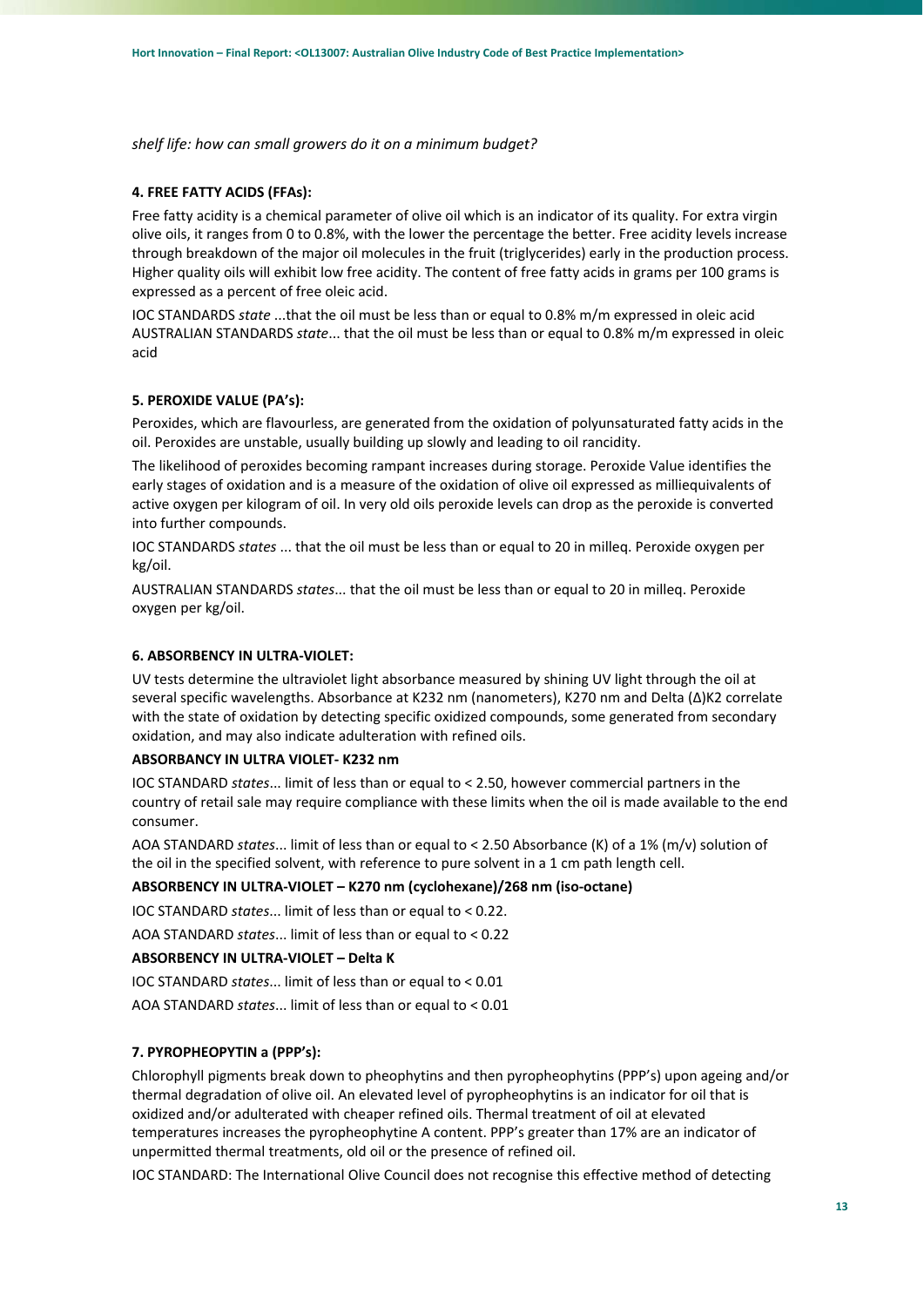adulterated and refined olive oils. However Australia, Gemany, South Africa and major retailers in Europe all make use of this technique.

AUSTRALIAN STANDARDS *states*... Pyropheophytin (PPP's) less than or equal to 17%

# **8. DIAGLYCERIDES (DAG's):**

Triacylglycerols (TAGs) are the principal components (98%) of olive oil; during the breakdown of triacyglycerols, diaclglycerols (DAG's) are formed. In fresh olive oils made from sound olives 1,2‐ diaclyglycerols are the predominant form of the DAG component of olive oil. Ageing and/or processing damaged olives increases the proportion of 1,3‐diaclyglycerols in the DAG component of olive oil. The measure used in this test is the ratio of 1,2 to 1,3 diaclyglycerols.

The higher the ratio the better the oil. An elevated level of 1,3 DAGs indicates that the oil is old, oxidized, of poor quality, and/or badly processed. This test is useful for assessing the genuineness of virgin olive oils throughout their life.

IOC STANDARD: The International Olive Council does not recognise this effective method of detecting adulterated and refined olive oils. However Australia, Gemany, South Africa, Italy and major retailers in Europe all make use of this technique.

AUSTRALIAN STANDARDS *states*... the ratio of 1,2/1,3 ‐Diacyglycerols (DAG's) greater than or equal to 35%

#### **9. OXIDATIVE STABILITY (IND):** *(Project funding for this test was not provided)*

AUSTRALIAN STANDARDS *states*... Oxidative stability index is an indicator of stability and shelf life properties of oils. The determination entails speeding up the oxidation process in the oil under heat and air current and monitoring volatile substances associated with rancidity.

**Note:** All oils and fats have a resistance to oxidation which depends on the degree of saturation, natural or added antioxidants, pro‐oxidants or prior abuse. Oxidation is slow until this resistance is overcome, at which point oxidation accelerates and becomes very rapid. The length of time before this rapid acceleration of oxidation is the measure of the resistance to oxidation and is commonly referred to as the "induction period", or Oxidative Stability Index, measured in hours, where each hour of resistance equates to a potential shelf life of 1 month. This method is useful to determine potential shelf‐life when used in conjunction with PPP and DAG testing. Used alone the method tends to overestimate potential shelf life in older oils.

IOC STANDARD: Makes no reference to oxidative stability

## **10. ORGANOLEPTIC / SENSORY:**

IOC STANDARDS *states*... EVOO should have zero organoleptic defects.

AUSTRALIAN STANDARDS *states*... EVOO should have zero organoleptic defects

Samples that exhibit negative sensory attributes (defects), commonly muddy sediment, rancid or frosted, or having zero fruity attribute; reflecting poor fruit quality and or processing methods, or poor product storage conditions.

# **11. INCORRECTLY LABELLED AS EVOO:**

Brands of olive oil labelled as Extra Virgin Olive Oil, are reclassified against the relevant standards according to the test results.

## **IV. OliveCare® Code of Best Practice training:**

OL13007 has pioneered the introduction of an accredited olive industry training program, detailed in the next section of this report.

The project has also supported the development of Tastebook™, an AOA distance education sensory training initiative in appreciating, describing and improving Extra Virgin Olive Oil and Table Olives.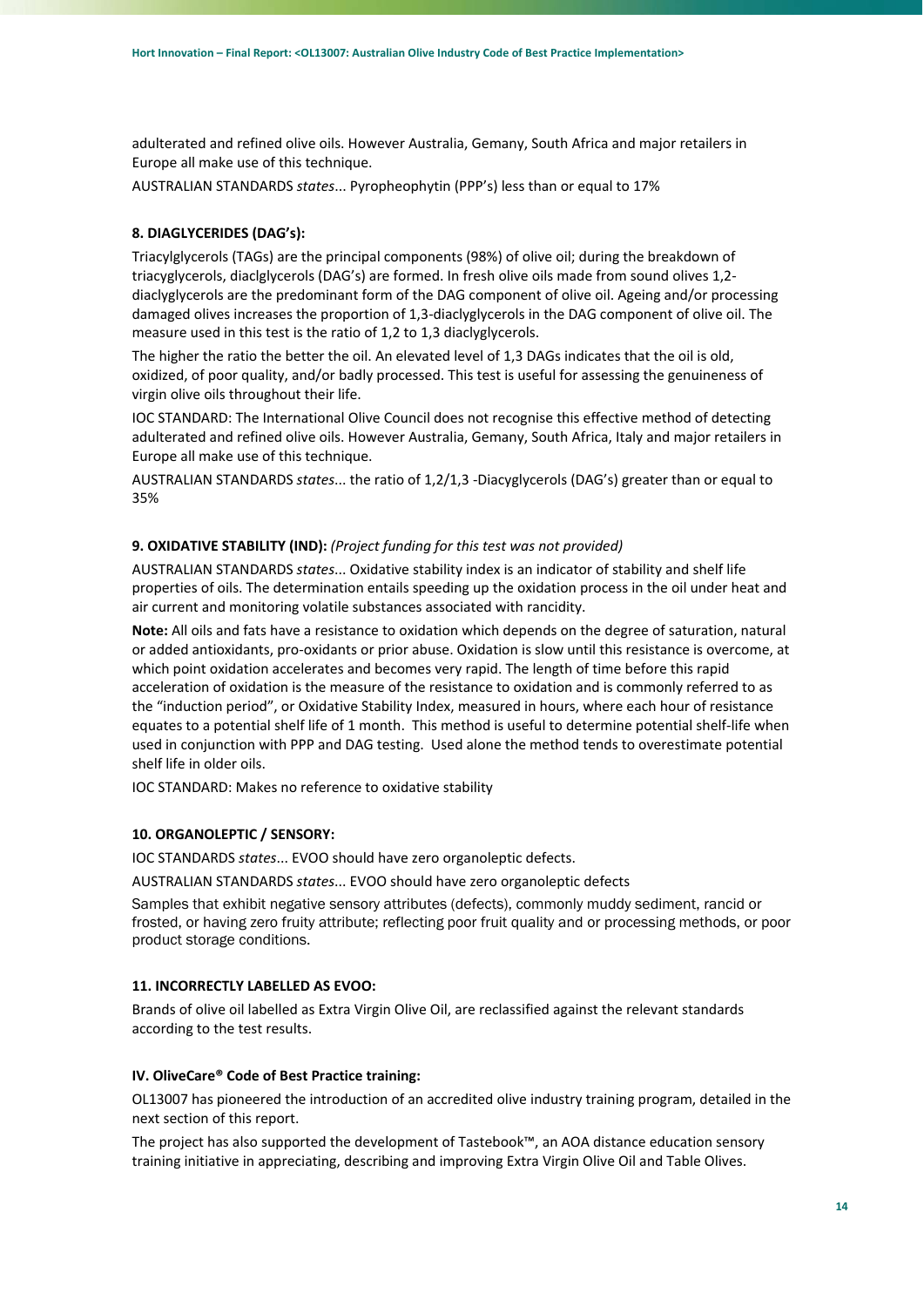# **Outputs**

# **1. Code of Best Practice training development and implementation, and review of Olivecare® documentation** (6 units over 3 years), (r*ef: MS102, MS106 and MS107 Reports): Partially achieved:*

OL13007 has pioneered the development of an accredited olive industry training program. Working with River Murray Training (RMT), a Registered Training Organisation (RTO), generating the following outputs:

- Developed a suite of six accredited e-learning modules comprising 10 'on-line' interactive presentations that support the OliveCare® Code of Best Practice, including implementing a HACCP Style Food Safety / Food Quality Plan, Export Readiness training, and Sensory Assessment training for competition judges of evoo and table olives.
- All e-learning modules are designed to link to relevant national training competency standards that fit within the requirements of Certificate III in Food Processing (FDF30111).
- Six olive industry enterprise trainers have been trained by RMT to build industry capacity to deliver OliveCare® training to olive producers, which was to be undertaken in collaboration with state and regional olive industry associations. Enterprise trainers have completed TAESS00007 Enterprise Trainer – Presenting. This nationally accredited skill set is the minimum qualification required by the National Skills Standards Council (NSSC) for workplace trainers and is specifically designed for people who train others in the workplace, including coaching of individuals or small groups. (To become a fully qualified trainer, participants need to complete two units: TAEDEL301A: Provide work skill instruction and BSBCMM401: Make a presentation.
- Interested trainees need to register with Gill Ireland at River Murray Training on 0409 280 387 or gillian.ireland@r-m-t.com.au to be issued with a username and password to log onto website that hosts the e-learning program. A registration fee of \$68 will be charged to participants by RMT.
- Further details on the on‐line e‐learning registration process is provided at Appendix 2.
- Apart from limited trialing of the 6 e-modules, to date there is only one olive producer registered to participate in the program. Our previous expectation was that the industry enterprise trainers would work with state and regional associations to host regional workshops to introduce the training materials and sign up industry participants to the program. Unfortunately this did not eventuate as both enterprise trainers and regional associations were looking for seed funding to enable this activity, (noting these resources had not been allocated to the project).
- Subsequently the project team has identified the following program linkages that provide opportunity to promote and leverage participation in the e‐learning program:
	- o The 'HACCP Style Food Safety / Food Quality Plan' e‐modules link to project *OL16011 ‐ Risk and crisis management planning for the olive industry* – this program will be rolled out by AOA over the next 12 months.
	- o The 'Export Readiness' e‐modules also link to project *OL14003: Essential work to facilitate increased exports to China, Removing Roadblocks and enhancing Competitive Advantage,*  and will be incorporated into participation in the Au-thentic export program to China which is ongoing.
	- o The 'Sensory Assessment' e‐modules for evoo and table olive judging also link to the Tastebook™ training program, which is ongoing.
- In addition AOA is actively promoting participation in OliveCare® and the e-learning program through participation in the EVOO Everyday program and via the OL17001 IPDM project regional workshops. In summary the previous timeline for implementing the e-learning program was unrealistic and needs to be extended and adequately resourced.

OliveCare® Signatories were included in the first two rounds of Tastebook. Disappointingly we recorded participation from only 50 (33%) of the 150 Code Signatories, which appears to be at odds with expectation that Signatories should strive for product excellence!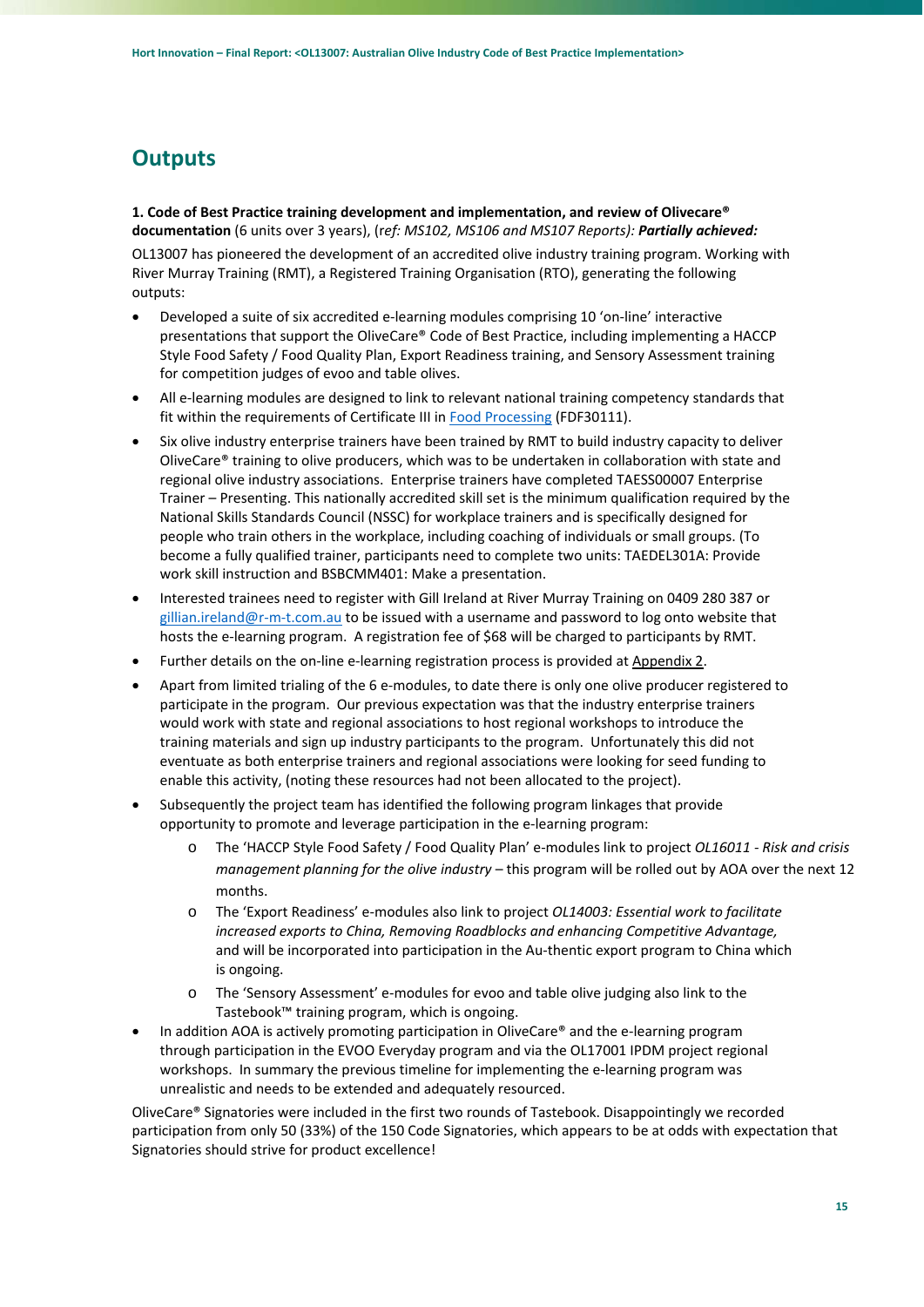Modularisation, revision and simplification of Code documentation is critical to the success of this project, and is ongoing. The revised Code of Best Practice documentation released under the *OliveCare® includes:*

- o *OliveCare®* Manual
- o *OliveCare®* Application Form & Agreement
- o Guide to completing the *OliveCare®* Checklist
- o *OliveCare®* Product Guides for EVOO and Table Olives
- o *OliveCare®* HACCP Style Plan templates for EVOO and Table Olives
- o *OliveCare®* Labelling Templates for EVOO and Table Olives
- o *OliveCare® e‐learning* training modules
- OliveCare® Newsletters have been issued on a 6 monthly basis to Signatories from July 2014 to August 2017, and monthly thereafter.
- Other OliveCare® information resources posted on the AOA and OliveBiz websites are listed later in this report.

# **2. Australian market survey (180 samples over 3 years)**, (r*ef: MS103 MS105 and MS108 reports): Achieved:*

Since the commencement of OL13007 in July 2014, the team has surveyed one hundred and eighty five (185) Australian and imported olive oils labelled as Extra Virgin Olive Oil (EVOO) were purchased from supermarkets, independent retailers, or 'on‐line', with testing undertaken by NSW DPI Wagga Wagga, (a National Association of Testing Authorities, Australia (NATA) and American oil Chemists Society (AOCS) accredited laboratory, and International Olive Council (IOC) accredited sensory panel), for selected chemical and sensory parameters for compliance against both the Australian Standard and the IOC Standard.

OL13007 has reviewed 382 EVOO sample test results covering all Australian market survey samples purchased and tested between July 2012 and September 2017 (63 months), including:

- 192 Australian EVOO products samples with 35% failing to meet the Australian Standard for evoo classification‐ resulting in re‐classification of 20% as VOO and 16% as Lampante.
- 190 Imported EVOO products samples with 66% failing to meet the Australian Standard for evoo classification – resulting in re‐classification of 41% as VOO and 26% as Lampante.
- The data indicates that Australian EVOO product failure (as measured against the Australian Standard ) on an annual basis has varied between 26% and 42%, whereas imported brands have made a dramatic improvement in 2017 to 37% from a high failure rate of 79% in 2015/16.



*Figure 1: Percentage brand failure (against the Australian Standard)*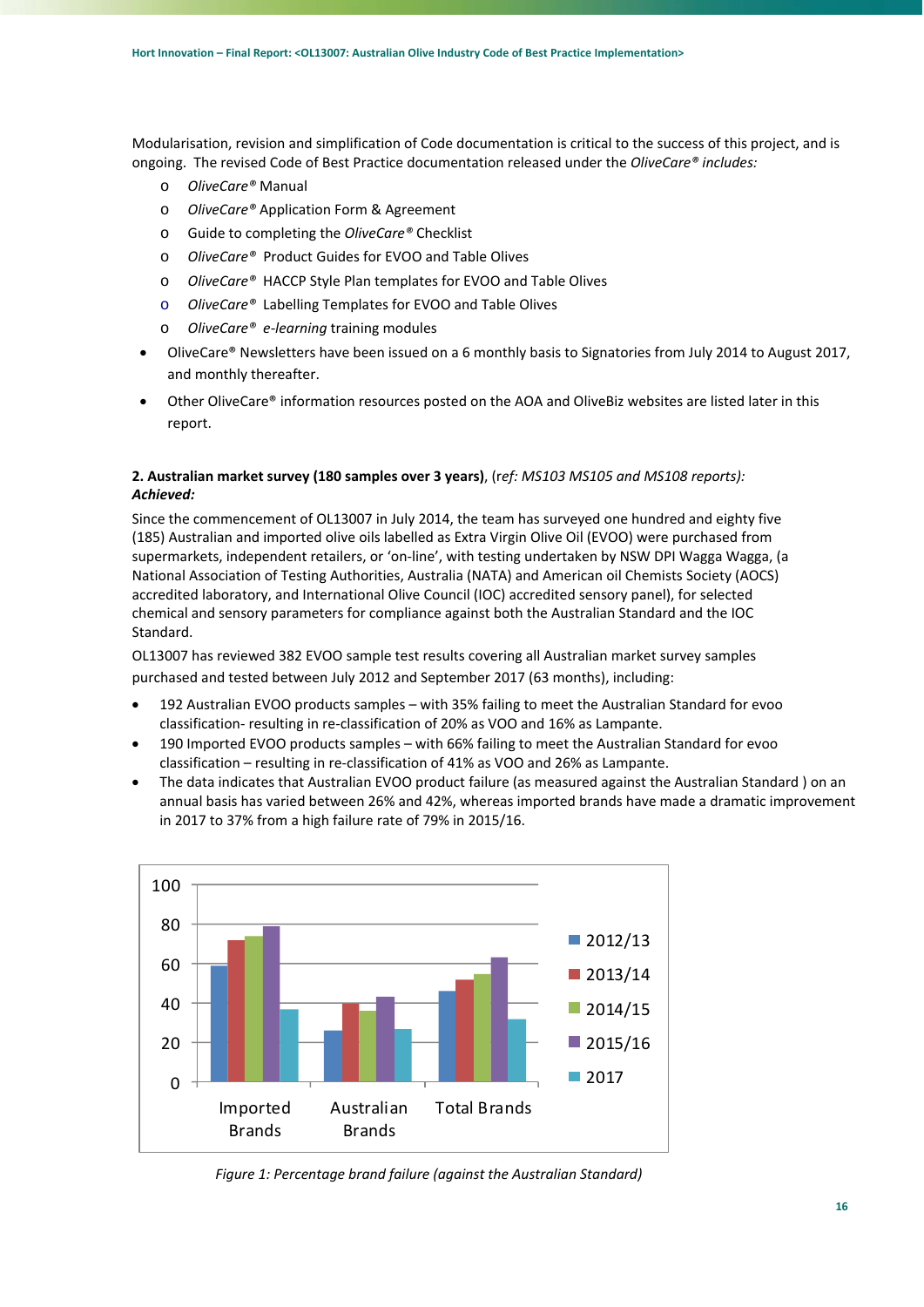Reasons for product failure over the 5 years of surveys include:

- **Sensory Defects (all standards):**  A total of 139 (36%) of the 382 products comprising 42 (22%) Australian and 97 (51%) imported, exhibited negative sensory attributes (defects), including: muddy sediment, and rancid, with many also having zero fruity attribute, variously reflecting poor fruit quality and or processing methods, or poor product storage conditions.
- **Chemical Analysis (all standards):** A total of 56 (15%) of products comprising 29 (15%) Australian and 27 (14%) imported, failed one or more of the chemical test parameters: Free Fatty Acids (FFA), Peroxide Value (PV), Ultra‐Violet Absorption (UV) ‐ (deltaK, K232 &K270), variously reflecting poor fruit quality, poor processing methods, poor product storage conditions, secondary oxidation and use of refining methods (detected in several imported oils).
- **Freshness Analysis (***Australian Standard* **only):** A total of 121 (32%) products comprising 46 (24%) Australian and 75 (39%) imported, failed Pyropheophytin A (PPP's), and / or 1,2 Diacylglycerols (DAG's), which are proven and useful measures of determining EVOO quality and freshness, as well as for the detection of deodorised (soft processed) olive oils.

Reports covering the 5 years of Australian market survey testing are available on the AOA website<sup>15</sup>.

Over the 5 years of the Australian market survey from July 2012 to September 2017 (63 months):

- o 26 (22%) of the 129 OliveCare® certified brand samples tested failed to meet the requirements for EVOO classification under AS5264‐2011.
- o 42 (41%) of the 102 Australian non‐ certified brand samples tested failed to meet the requirements for EVOO classification under AS5264‐2011.
- o 135 (89%) of the 151 Imported brand samples tested failed to meet the requirements for EVOO classification under AS5264‐2011.

In the most recent (July 2017) survey involving 26 Australian olive oil products labelled as EVOO, 7 (27%) samples, didn't meet the requirements of the Australian Standard (AS5264‐2011) for classification as EVOO, whereby:

- o 2 (8%) failed chemistry testing, (including 1 OliveCare® certified product),
- $\circ$  5 (19%) failed freshness testing (including 2 OliveCare® certified products), and
- o 5 (19%) failed sensory testing (including 3 OliveCare® certified products).

Of the 7 failures, 5 products were reclassified as Virgin Olive Oil (VOO), and 2 as Lampante Olive Oil.

The failure rate for OliveCare® certified products was 3 of 17 samples (17.5%), and for non‐certified Australian products was 4 of 9 samples (44%), demonstrating that the OliveCare® Code of Best Practice program is having a measurable impact on EVOO quality with 60% fewer test failures than non‐certified products. However it remains of concern to AOA that consumers are not able to purchase EVOO OliveCare® certified products with absolute certainty of its quality ‐ with the exception of the few stand out brands that have never failed Australian market survey testing undertaken over 5 years:

# o **BBL (Cobram Estate)**: *AOA Certified*

 $\circ$  Failed AS: 0/16 = 0% (5/5 passed the 2017 market survey)

Meaning Australian Cobram Estate branded products have been tested a total of 16 times with no samples failing the *Australian Standard*.

# o **BBL (Red Island):** *AOA Certified*

<u> Andrew Maria (1989)</u>

 $\circ$  Failed AS:  $0/7 = 0\%$  (1/1 passed the 2017 market survey)

Meaning Australian Red Island branded product has been tested a total of 7 times with no samples failing the *Australian Standard*.

### o **Coles / Macro Australian / Coles Finest Mallee**: *Not Certified*

Failed AS:  $0/8 = 0\%$  (2/2 passed the 2017 market survey)

Meaning Australian Coles branded products have been tested a total of 7 times with no samples failing the *Australian Standard*.

These survey results are consistent with a <sup>16</sup>CHOICE market survey of 23 EVOO Australian and imported

<sup>15</sup> Australian market surveys: http://www.australianolives.com.au/article-detail/aoa-market-survey-test-results

<sup>16</sup> Can you trust the 'extra virgin' label on olive oil? (CHOICE 2017): https://www.choice.com.au/food-and-drink/nuts-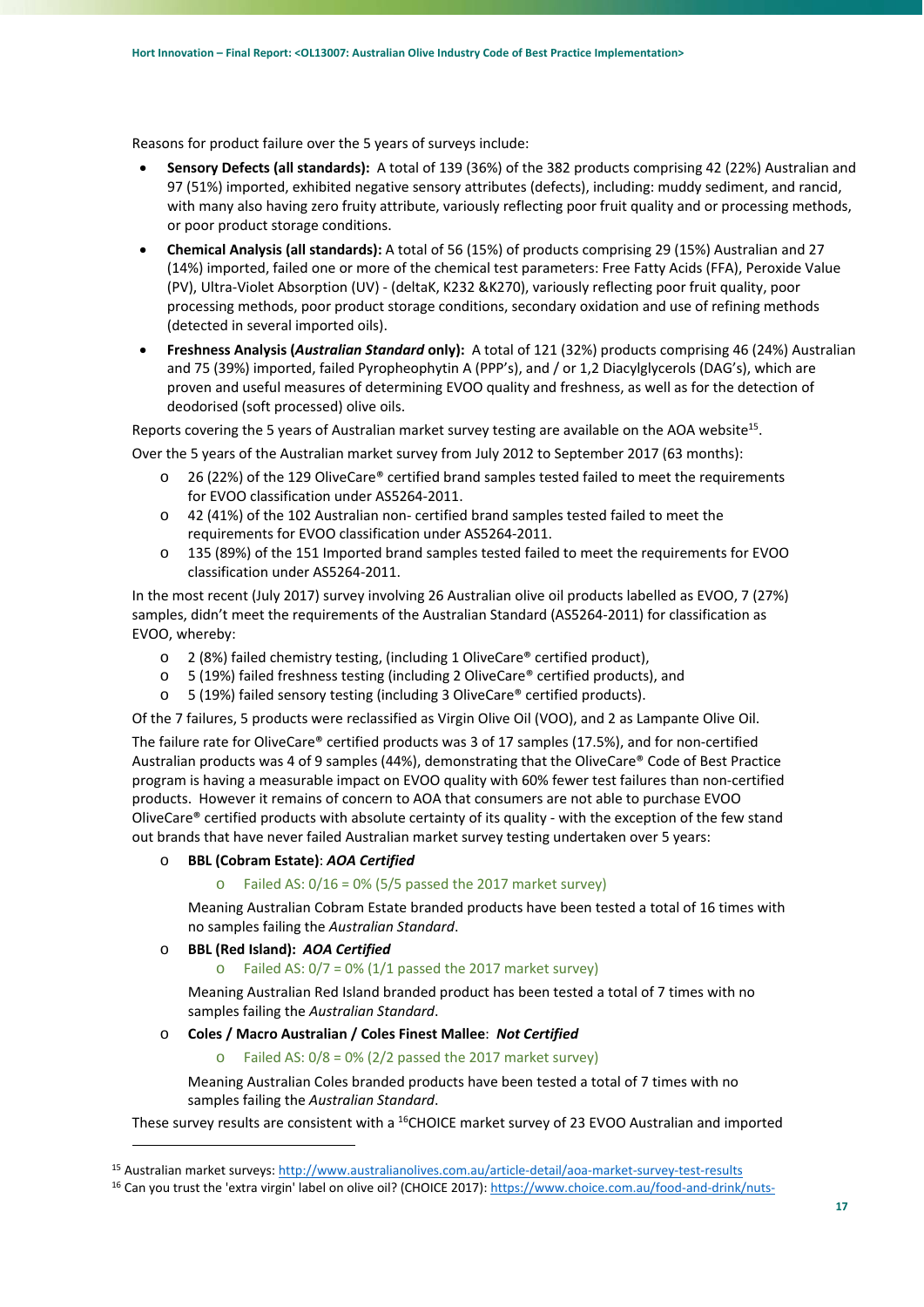products also undertaken in July 2017, in which a total of 2 (22%) out of the 9 Australian olive products tested failed to meet EVOO specifications under the IOC Standard; comprising 1 (14%) failure of 7 OliveCare® certified products tested, and 1 (50%) failure of the 2 non‐certified Australian products tested. Whilst 3 (21%) of the 14 imported oils failed to meet the IOC Standard.

# **Take home messages for producers and marketers of olive oil:**

- Olivecare® certified Australian EVOO products have a much superior record of compliance with olive oil standards over other Australian and imported products, however Australian producers and marketers should not 'rest on their laurels', given imported olive oils were much improved in the latest (July 2017) survey.
- OliveCare® Signatories should apply to approved products, the certification trade marks detailed at Appendix 1, to provide a quality assurance to consumers.
- Australian market survey 'freshness testing' of new season EVOO products has found that many products have less than the usually stated 24 months of potential shelf life, sometimes a low as only 12 months. The industry practice of routinely applying a 2 year 'Best Before Date' on EVOO without supporting test data is to be strongly discouraged.
- Olive oil producers and marketers should give increased attention to stock control, and regularly and independently test olive oil stocks to ensure product meets EVOO test parameters (this also applies to producers and marketers who purchase bulk EVOO from various sources.)

# **A limited market survey of pesticide, fungicide and herbicide residues in olive oil:**

A limited residue survey of Australian and Imported olive oil products comprising a total of 59 samples ‐ 27 Australian and 32 imported products, was undertaken between April 2015 (3 samples), April 2016 (4 samples) and July 2017 (52 samples) as part of the Australian market survey.

Only four of the 180 analytes measured were found to be above the limit of detection these were:

- $\circ$  Paraquat + Diquat (Sprayseed) herbicide 2 (50%) of the 4 samples tested (all imported products).
- o Flurofen / Oxyflurofen herbicide 3 (5%) of the 59 samples tested (all Imported products)
- o Chlorpyrifos / Chlorpyrifos methyl insecticide ‐5 (8.5%) of the 59 samples tested (all imported products.
- o Pyraclostrobin /Azoxystrobin fungicide 4 (&%) of the 59 samples tested (all Australian products).

Pleasingly, none of the residue detections in the 15 (25%) products tested of were above Australian MRLs. However, for 'brand x' imported EVOO product, the Paraquat residue level of 0.037 mg/kg exceeds the EU standard of 0.02 mg/kg (olives), indicating this product could not be legally sold in the EU.

The detection of Paraquat and Diquat (Sprayseed herbicide) and Oxyfluofen residues in a total of 5 (16%) of 32 imported products tested, also suggesting these products are made using olives collected off the ground, in which case the oil is unlikely to be of EVOO classification, this is consistent with the Australian market survey results for 'brand x' products over the past 5 years where 13 of the 15 products tested were found not to be of EVOO classification, similarly for 'brand y' products that have been tested a total of 6 times and failed on all 6 occasions.

The other residue issue arising from July 2017 OliveCare® market survey is that 1 Australian 'organic' product (4%) and 1 imported 'organic' product were found to have measurable pesticide residues (below the Australian MRLs), in contradiction to their 'organic' claim.

# **Other market survey outputs:**

# *Olive oil blends:*

The Australian market survey testing has also examined olive oil blends, vegetable oil spreads; as well as table olives and flavoured olive oils (in conjunction with AOA competition testing and assessment).

<u> La componenta de la componenta de la componenta de la componenta de la componenta de la componenta de la com</u>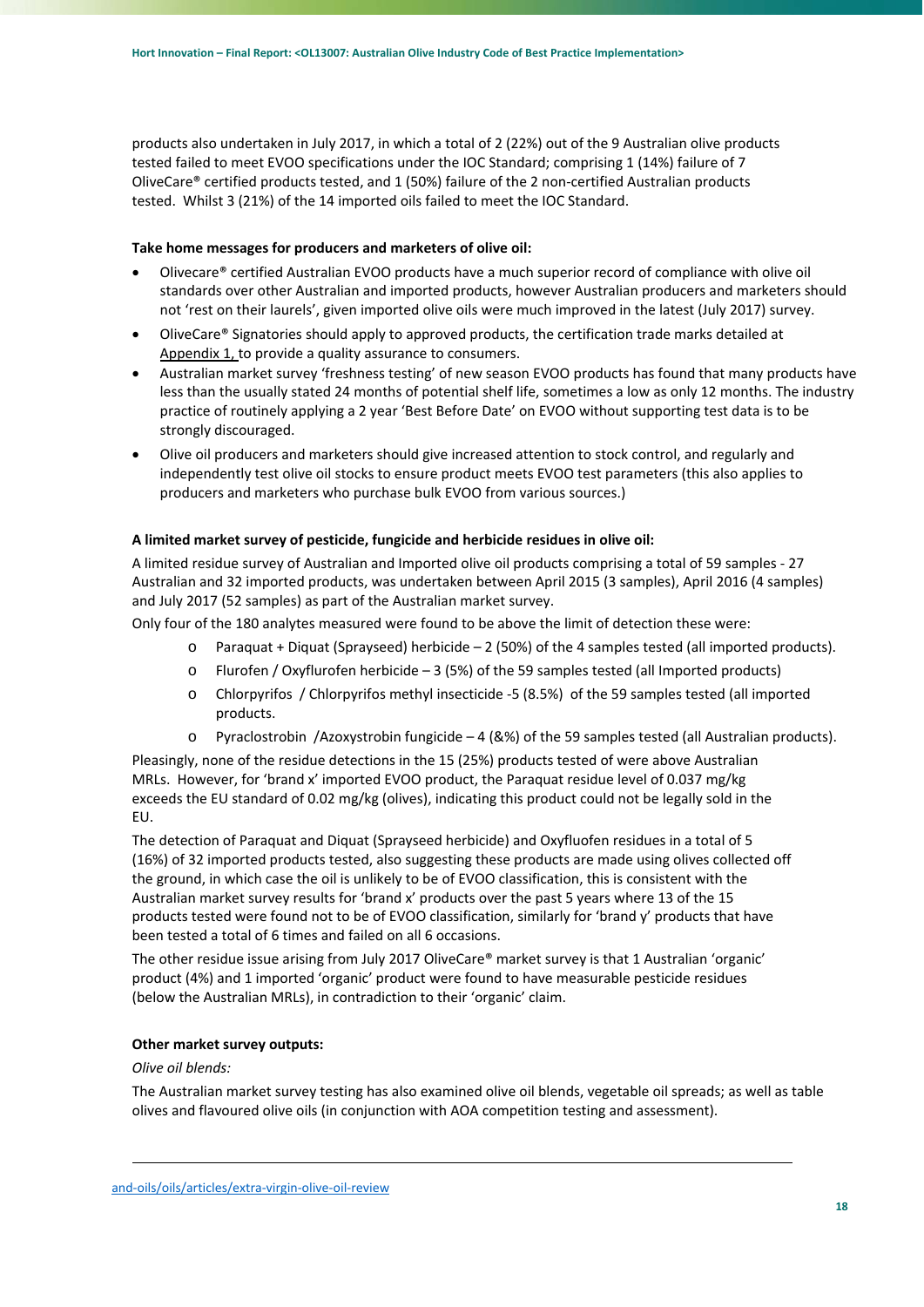Eight (8) products labelled as "Olive Oil" blends, were purchased from supermarkets and tested for compliance against the relevant Australian and International product standards (as detailed above). Only 2 products failed to meet the requirements for classification as olive oil blends under the Australian Standard due to having no detectible fruity attribute.

## *Vegetable oil spreads:*

Four (4) commercial vegetable oil spreads labelled as "olive oil spreads" were purchased from supermarkets and their labels examined for compliance with Australian Consumer Law. Whilst it is commendable that these spreads contain olive oil ‐ all 4 products have potentially misleading labels ‐ trading on the healthy reputation of olive oil. A more transparent product description would be "Vegetable Oil Spread ‐ containing x% Australian olive oil (specify grade)".

### *Italian provenance:*

<u> Andrew Maria (1989)</u>

The Australian market survey has investigated misleading claims of Italian provenance for products exported from Italy, where significant volumes of olive oil are sourced from Spain and North African producer countries, then blended in bottled in Italy for export.

#### *Table olives:*

Over the 3 Australian production seasons, thirty eight (38) commercial table olive products have been purchased and tested against the *Voluntary Standard for Table Olives in Australia (RIRDC 2012), as well as the IOC trade standard applying to table olives, COI/OT/NC no. 1 of December 2004.* 

The encouraging message for Australian table olive producers and consumers alike is that locally produced table olives are measurably superior to product currently available on supermarket shelves ‐ which are mostly imported from Spain, Greece, Italy, and Turkey.

### *Review of the Australian market survey and competition testing and reporting protocols:*

The review included temperature monitoring of survey test samples, test parameters, report consistency and credibility of test results. Some variation in interpretation of negative sensory parameters between the 2 accredited laboratories has been identified, and further panel training needs identified.

# **3. Code of Best Practice membership** (increase from 150 to 200 over 3 years), (r*ef: MS103, MS105 and MS108 Reports): Not Yet Achieved:*

- Since the commencement of OL13007 in July 2014, Code membership has remained steady at around 150 Signatories, this figure which represents approximately 45% of the 330 AOA financial grower members (as at 30 June 2018), and 33% of the estimated 450 commercial olive industry enterprises in Australia; however Code membership continues to represents in excess of 90% of total Australian olive oil production, which for the year ended June 2017**<sup>17</sup>** was 16,568 tonne, equivalent to 19.2 million litres, largely due to the active participation of Boundary Bend Ltd (Cobram Estate and Red Island brands).
- In the 4 years since the commencement of the project in July 2014, there has been a membership turnover of 44 Signatories or 11 (7%) per annum - primarily due to rationalisation of supply chains, crop failures, low productivity and profitability of smaller producers as well as several larger WA groves.
- Targeted invitations are regularly issued to prospective members, including competition entrants, participants in "The Olive Route" export program, and Tastebook™ sensory training program.
- To date a total of 9 OliveCare® Signatories have joined the Olive Route export program (seven EVOO producers and two table olive producers). Unfortunately the phthalate contamination issue is limiting EVOO producer participation in export to China.
- A current list of Code certified Signatory brands is provided on the new consumer website EVOO Everyday: www.australianextravirgin.com.au
- Individual Letters / emails sent to Code of Practice Signatories Re: Audit of Code Compliance Requirements.

<sup>17 2016/17</sup> Australian Horticulture Statistics Handbook: https://horticulture.com.au/resource/australian-horticulture-statisticshandbook/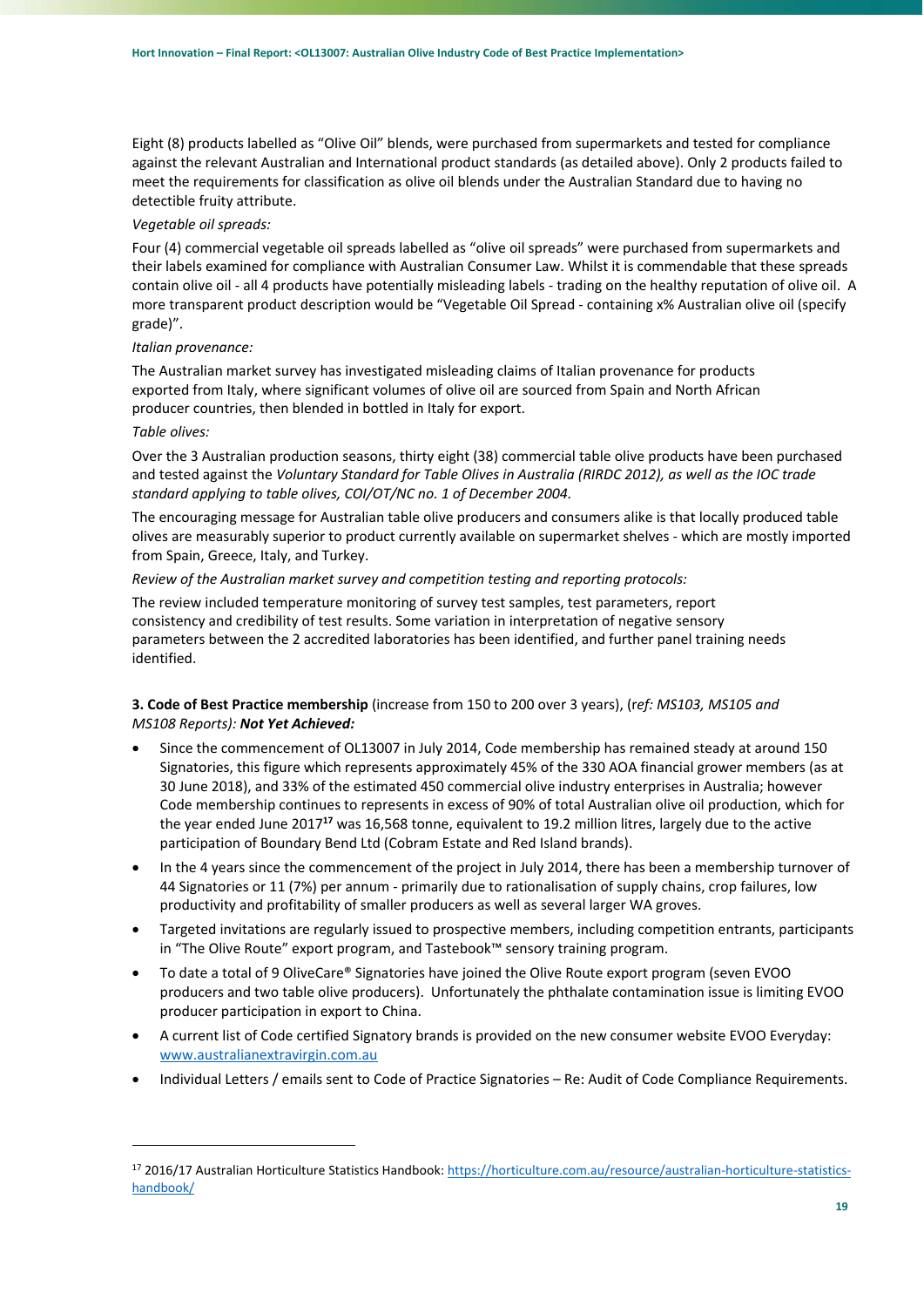## *Under New Management:*

*18Australian Food Integrity Certification Services Ltd trading as Au‐thentic Services* has been appointed by AOA to manage *OliveCare™* Code of Best practice, and Signatory use of AOA Certification Trade Marks as of 1 July 2017.

*Au‐thentic Services* has also been licensed by AOA to adapt the Code of Best Practice IP for an export program called *OliveCare™ Export*, under which Signatory olive products will be accredited for selected export markets, using a uniquely coded authenticity sticker, linked to an authentication webserver.

Peter McFarlane a Director of *Au‐thentic Services,* and consultant to AOA continues to serve as the *OliveCare®* Administrator.

<u> Andrew Maria (1989)</u>

<sup>18</sup> Australian Food Integrity Certification Services Ltd trading as Au-thentic Services : https://au-thentic.com.au/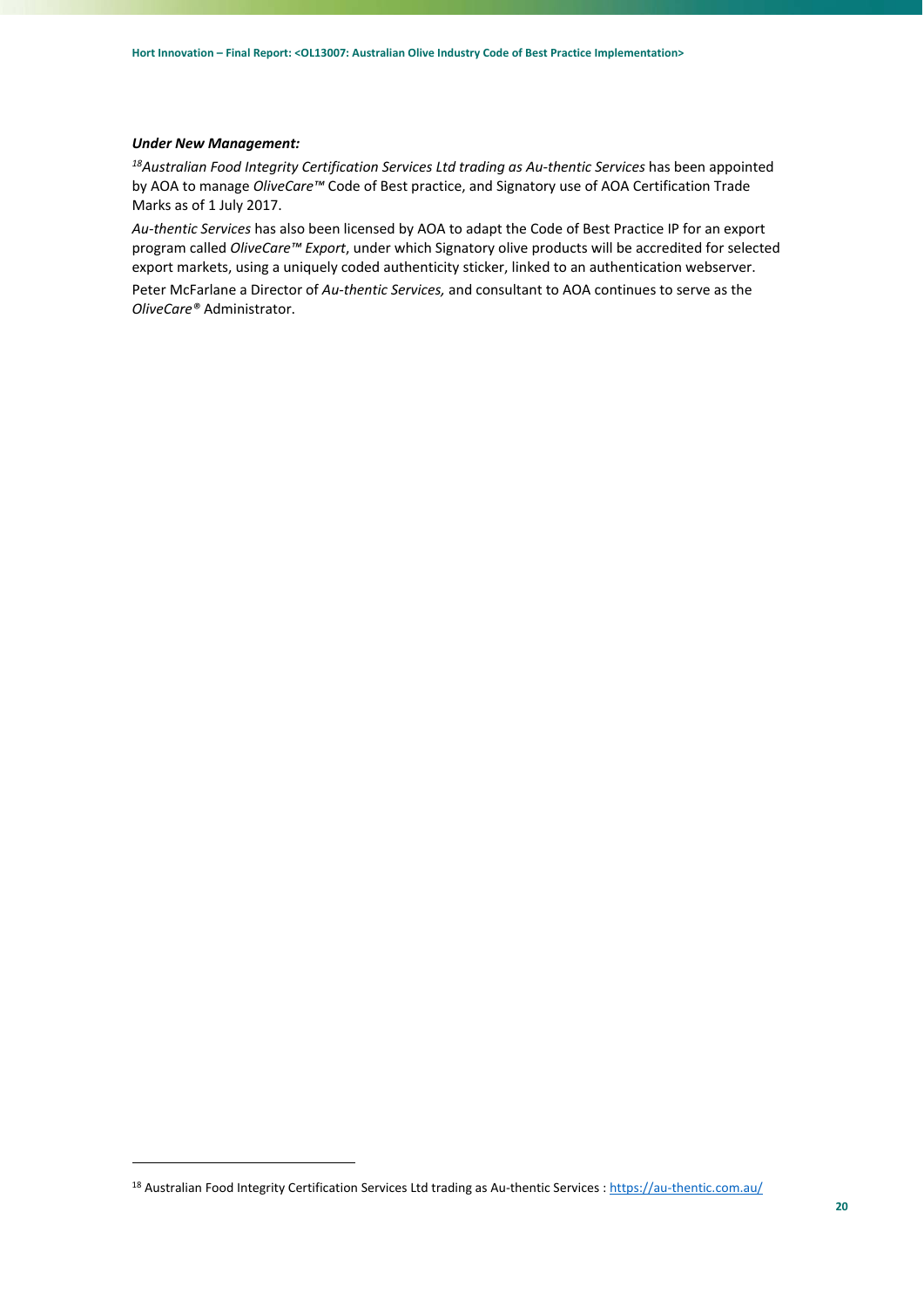# **Outcomes**

# 1. Increased industry participation in OliveCare®:

*Metrics for evaluation of this objective:* 

- o *Number of OliveCare® Signatories growers / supply chain: 150*
- o *Number of OliveCare® Signatories participating in 'the olive route' export program: 9*

# 2. Providing a formal mechanism for certification of quality Australian olive products:

*Metrics for evaluation of this objective:* 

- o *Industry coverage of CoP (% by number and by production): 33% of commercial producers, 90% of production.*
- o *Product testing compliance in 2017: 83% of 150 Signatories (noting 5 Signatories had no crop in that year)*
- o *Product traceability compliance use of batch codes. 94% of 47 certified brands surveyed.*

o *Product label compliance and use of CTMs. 77% of signatories have provided OliveCare® compliant labels, with 60% of Signatories using OliveCare® certification trade mark(s) on their products and/ or websites.* 

o *Food Safety / Food Quality Plans in place: 64% of Signatories have provided evidence of having some level of food safety / quality plan in place. This ranges from the basic OliveCare® template through to third party accredited HACCP plans.* 

3. Building olive industry skills and capacity through development and delivery of competency based training modules and provision of other teaching and learning resources:

*Metrics for evaluation of this element:* 

o *Training modules developed: 6 modules comprising 10 on‐line self‐pacing presentations posted on the RMT website.* 

- o *Enterprise trainers accredited: six*
- o *Regional training programs delivered: None to date will require additional funds.*
- o *Participation in training program. One to date will require additional promotion of e‐learning modules.*
- o *Participants achieving competency based training accreditation: None to date will require additional time.*
- o *Participation in the Tastebook™ sensory training program:* 50 (33%) of the 150 Code Signatories.
- o *OliveCare® Newsletter editions: 15 to June 2018.*
- o *Resources published AOA / OliveBiz websites: 20*

# 4. Supporting and monitoring industry compliance with Australian Standards, ANZ Food Standards Code and Australian Consumer Law (ACL):

*Metrics for evaluation of this element:* 

o *Number of olive products tested: 185 EVOO products, 8 olive oil blends, 4 vegetable oil spreads, 38 table olive products.* 

o *Changes in EVOO quality measured via the AOA's AIOA database: This data is yet to be statistically analysed, however feedback form the AOA head judge is that a measurable improvement in the performance of EVOO exhibits has occurred over the past 3 years moving average scores from bronze to silver medals.* 

o *Analysis of Australian market survey test results for compliance against relevant trade standards: Of the 382 EVOO samples purchased and tested between July 2012 and September 2017 (63 months), 26 (22%) of the 129 OliveCare® certified brands failed to comply with AS5264‐2011, compared with a failure rate of 42 (41%) for the 102 non‐certified Australian brands tested, and a failure rate of 135 (89%) for the 151 imported brands tested.* 

*In the July 2017 survey brand performance improved, with 3 (17.5%) of the 17 OliveCare® certified brands tested failing to meet AS5264‐2011, with 4 (44%) of the 9 non‐ certified brands tested failing to meet AS5264‐2011, with 9 (37.5%) of the 24 imported brands tested failing to meet AS5264‐2011.*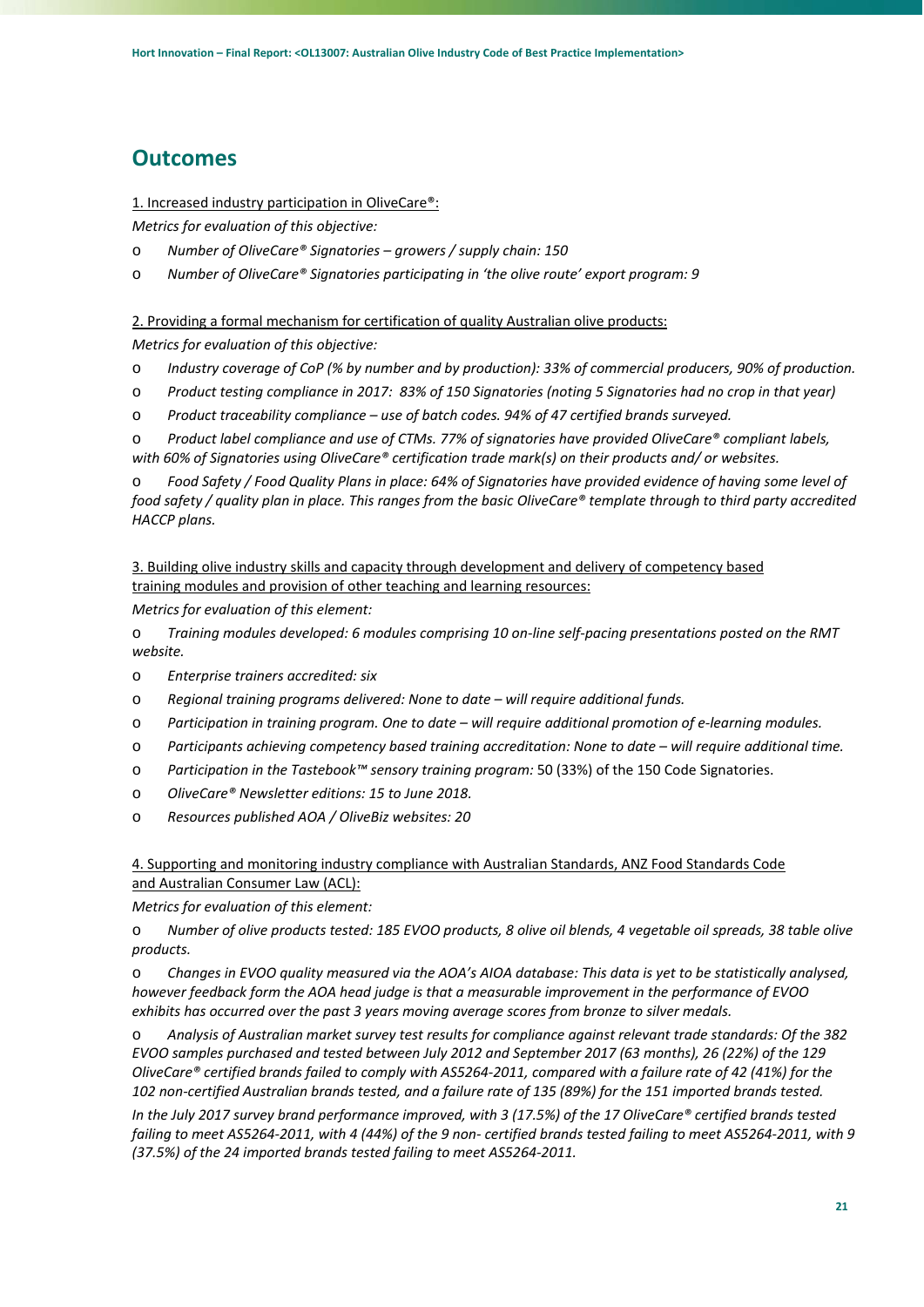o *Compliance / breach letters sent to brand owners: All brand owners are contacted with individual results of the Australian market survey, and constructive feedback is provided. In total 130 brand owners including 50 OliveCare® certified brand owners have been contacted regarding survey test results.* 

**Note:** Critical success factors and impediments for this project are being addressed including lowering the cost of Code compliance, streamlining code documentation and support materials, and increased promotion of the CTM Logos to consumers.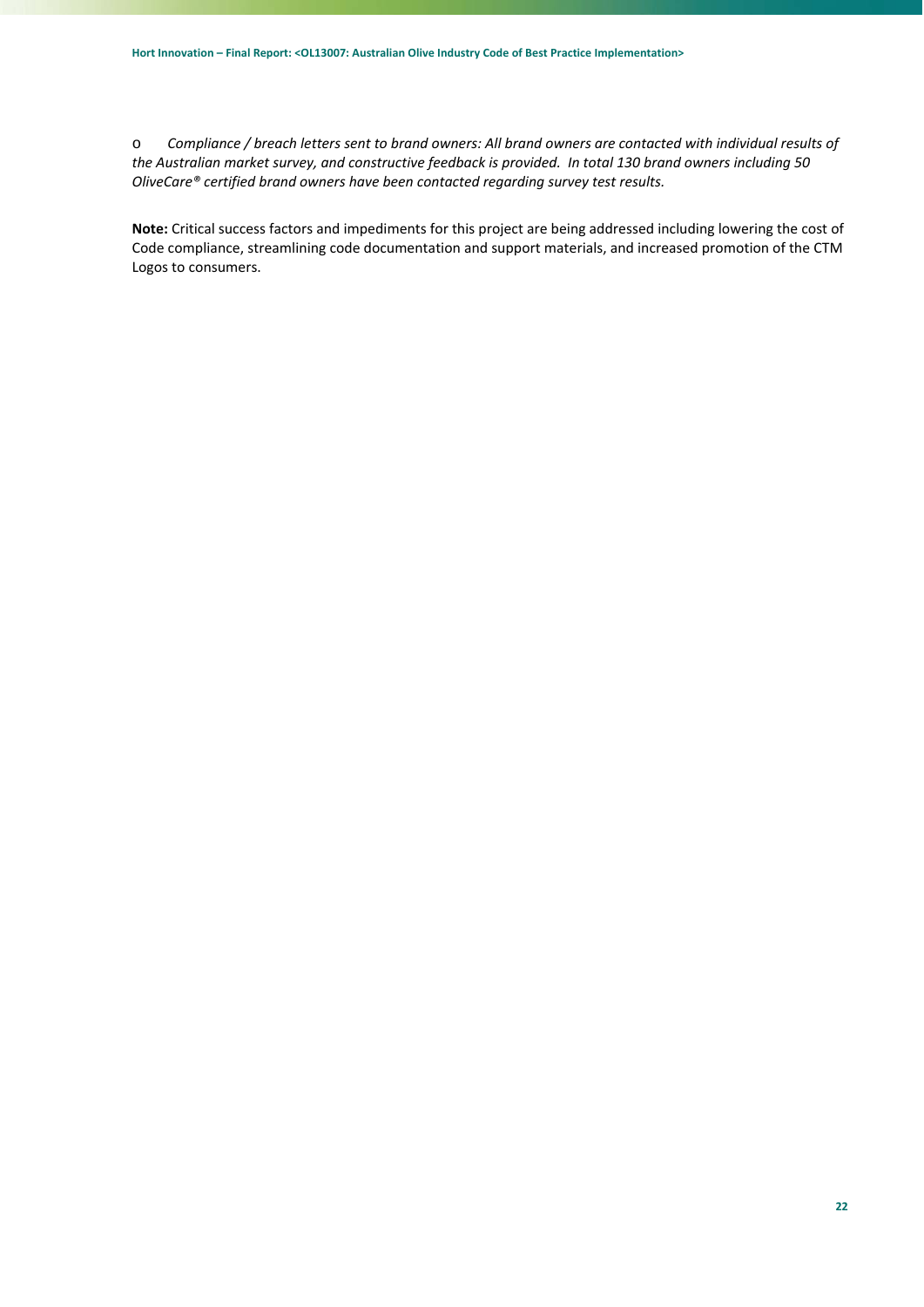# **Monitoring and evaluation**

Noting a monitoring & evaluation plan was not required at the commencement of OL13007, the following provides an overview of monitoring and evaluation activities undertaken in the course of the project using the Hort Innovation format:

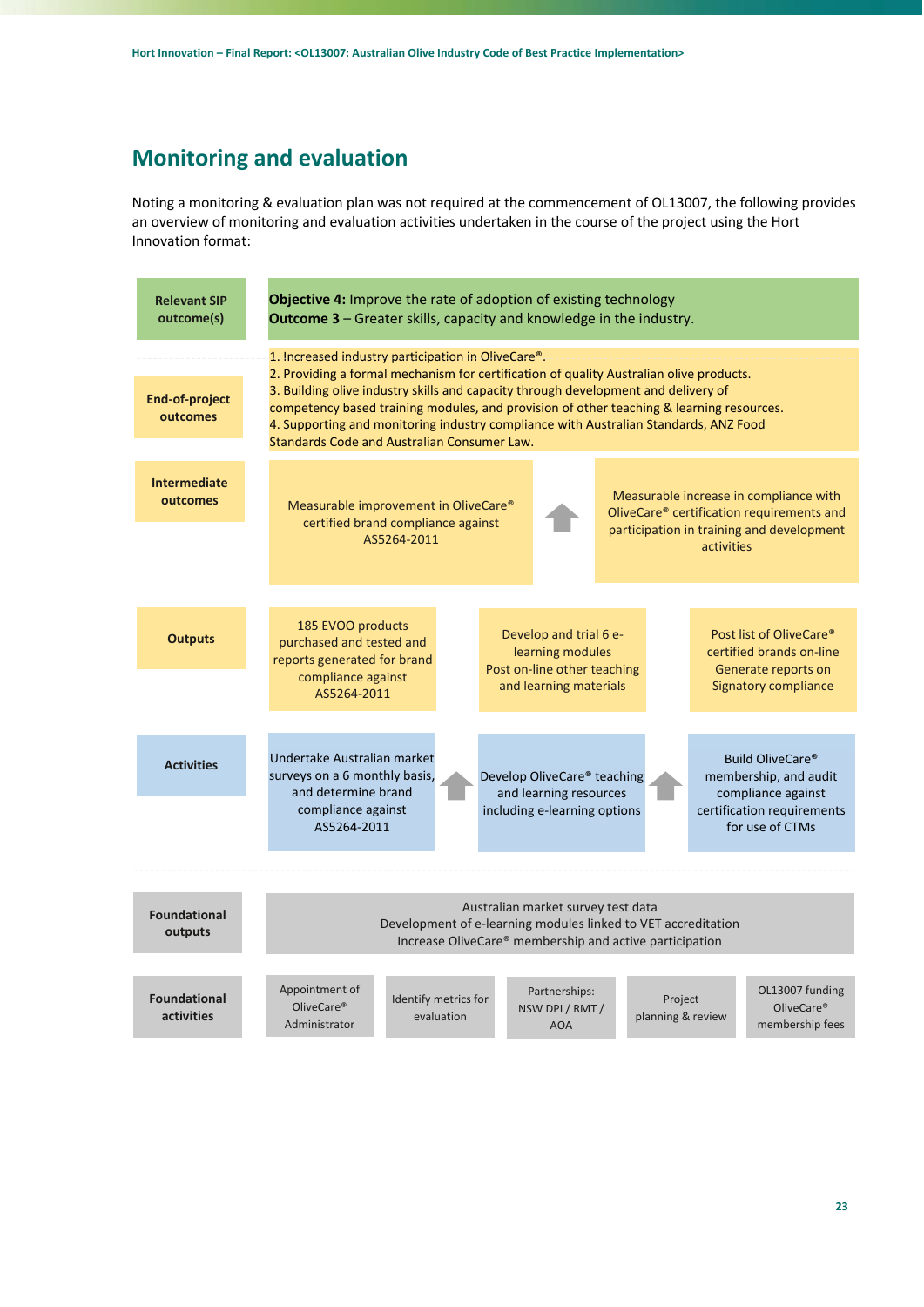| Domain*              | <b>Key evaluation questions</b>                                                                                                                                                                                                                                                                                                                                                                                                                                                                                                                                                     |  |  |  |  |
|----------------------|-------------------------------------------------------------------------------------------------------------------------------------------------------------------------------------------------------------------------------------------------------------------------------------------------------------------------------------------------------------------------------------------------------------------------------------------------------------------------------------------------------------------------------------------------------------------------------------|--|--|--|--|
| <b>Effectiveness</b> | 1 To what extent has the project achieved its expected outcomes?                                                                                                                                                                                                                                                                                                                                                                                                                                                                                                                    |  |  |  |  |
|                      | The project has exceeded expected outcomes for its market survey work.                                                                                                                                                                                                                                                                                                                                                                                                                                                                                                              |  |  |  |  |
|                      | The project has met expectations for development of e-learning and other teaching and<br>learning resources but has not met training delivery and uptake expectations.                                                                                                                                                                                                                                                                                                                                                                                                              |  |  |  |  |
|                      | The project has not achieved the expected growth in OliveCare® membership from 150<br>to 200, in-spite of considerable effort, however barriers to membership have been<br>identified.                                                                                                                                                                                                                                                                                                                                                                                              |  |  |  |  |
| Relevance            | 2 How relevant was the project to the needs of intended beneficiaries?                                                                                                                                                                                                                                                                                                                                                                                                                                                                                                              |  |  |  |  |
|                      | This project remains very relevant to the needs of intended beneficiaries, by providing a<br>quality systems approach to improve the performance of olive producers and the<br>quality of their products, with the ultimate aim of building consumer confidence in<br>Australian olive products.                                                                                                                                                                                                                                                                                    |  |  |  |  |
| <b>Process</b>       | 3 How well have intended beneficiaries been engaged in the project?                                                                                                                                                                                                                                                                                                                                                                                                                                                                                                                 |  |  |  |  |
| appropriateness      | There is a high level of engagement by the OliveCare® administrator with signatories $-$<br>both individually, primarily through email and telephone contact, and collectively<br>through the monthly OliveCare® newsletter, as well as via AOA publications and<br>websites.                                                                                                                                                                                                                                                                                                       |  |  |  |  |
|                      | 4 To what extent were engagement processes appropriate to the target audience/s<br>of the project?                                                                                                                                                                                                                                                                                                                                                                                                                                                                                  |  |  |  |  |
|                      | Because of cost considerations, project beneficiaries are primarily engaged<br>electronically, however many olive producers prefer face to face contact. This could be<br>achieved by convening more regional workshops.                                                                                                                                                                                                                                                                                                                                                            |  |  |  |  |
| <b>Efficiency</b>    | 5 What efforts did the project make to improve efficiency?                                                                                                                                                                                                                                                                                                                                                                                                                                                                                                                          |  |  |  |  |
|                      | The Australian market survey program operates smoothly and efficiently.                                                                                                                                                                                                                                                                                                                                                                                                                                                                                                             |  |  |  |  |
|                      | The efficiency in development of the e-learning modules increased with experience.                                                                                                                                                                                                                                                                                                                                                                                                                                                                                                  |  |  |  |  |
|                      | With compliance, the OliveCare® administrator is developing check lists for growers to<br>self-evaluate, however when it comes to provision of documents for desk audit, this<br>requires a lot of time to chase Signatories, especially for those that don't participate in<br>any EVOO competitions which provide summary testing and judging results to cross<br>reference for OliveCare® Signatories. It is difficult to see how this process can be made<br>any more efficient, and can be expected to become even more time consuming with<br>the proposed membership growth. |  |  |  |  |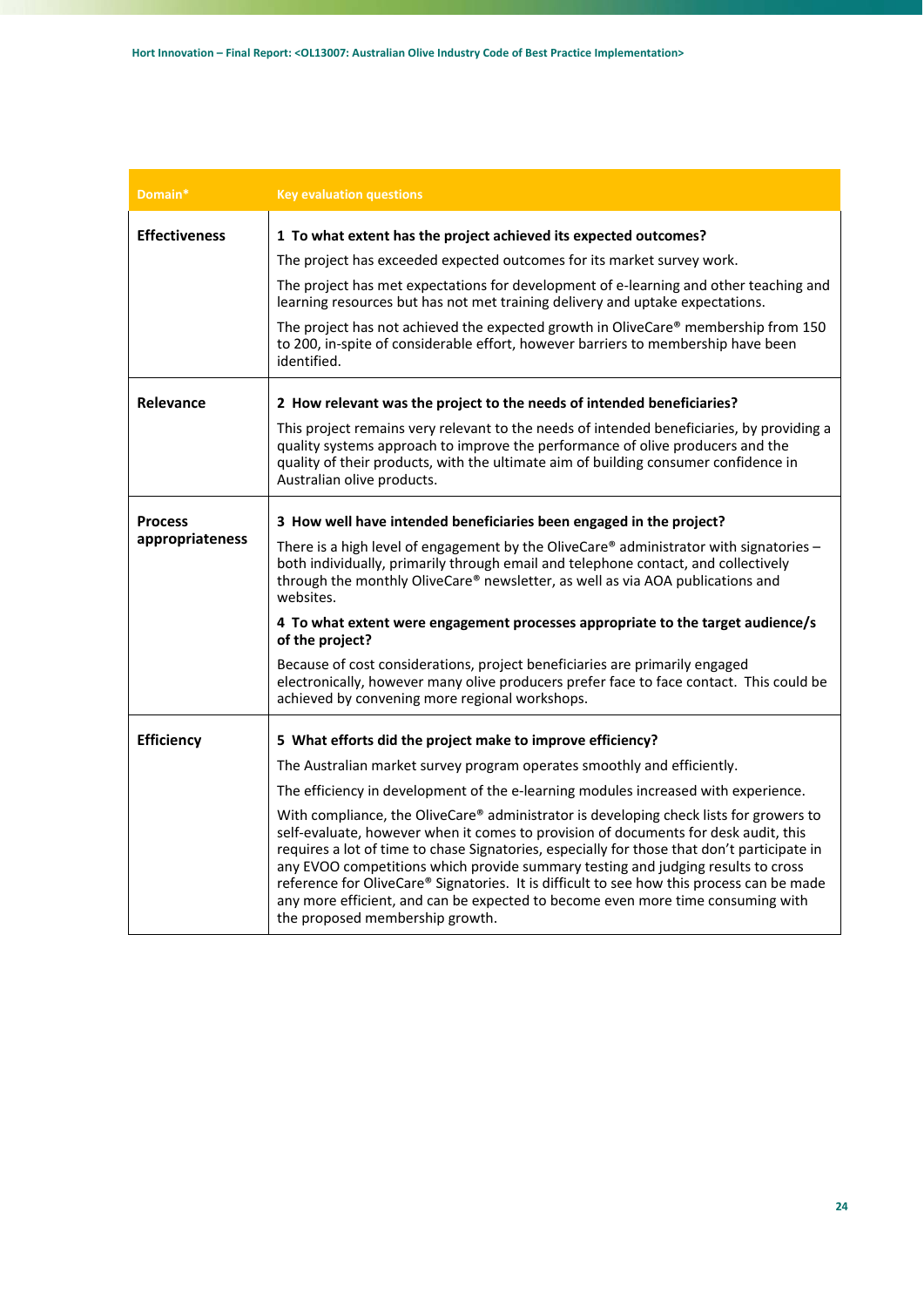# **Recommendations**

#### **Recommendations for future R&D and practical application to industry:**

#### **OliveCare® Code of Best Practice training**:

1. It is recommended to extend training resources to include e‐modules covering best practice olive processing and oil storage, and IPDM in the olive grove. In addition the project will benefit from development of work books and assessment tools to link the olive e‐learning modules to Units of Competency from the National Training Framework (NTF) that can lead to a recognised VET qualification or statement of attainment. Convening regional workshops to present these resources to levy payers is also highly desirable.

#### **Market surveys:**

2. It is recommended that the national market surveys of olive product quality continue, (suggested a total of 180 over 3 years) including OliveCare® certified and non-certified EVOO products (both Australian and imported brands), with testing for selected chemical and sensory parameters for compliance against the Australian Standard for Olive Oil and Olive‐Pomace Oil AS5265‐2011 (AS), as well against the International Olive Council Trade Standard applying to olive oils and olive-pomace oils (IOC), COI/T.15/NC No 3/Rev.11 July 2016, and EU Regulation No 1348/2013(EU).

There is also value in continuing to undertake laboratory calibration involving a total of 15 EVOO samples to be quality tested by both NSW DPI and Modern Olives.

3. Whilst this project has demonstrated a high level of MRL compliance, an issue was identified with some products labelled as organic with detectible chemical residues. It is therefore recommended the markt survey include a limited chemical residue survey of these products.

#### **Code of Best Practice membership and compliance:**

4. It is recommended that OliveCare® membership be expanded by targeting:

- Small growers (<5,000 litres annual production) by developing a value proposition to support a unique sales proposition of having the highest quality standards and EVOO product in the world.
- Post farm‐gate / supply chain retailers, distributors, food service including chefs and trainees by moving to an on‐line compliance checklist approach.

This will involve addressing potential barriers to OliveCare® participation, including:

- Annual Costs:
- Perceived time and effort: additional reading, documentation, compliance activities, administration.
- Lack of awareness and promotion of the Certification Trade Marks / Everyday promotional program, and the need for the Australian industry to maintain its reputation for product quality and excellence.
- Farm gate perspective lack of appreciation of the need to operate as a connected supply chain.

As well as promoting the benefits of OliveCare® participation to potential members, including:

- Product Certification / Compliance Certificates these are very popular with exporters and farmers market sellers.
- Use of Certification Trade Marks interestingly only about 60% of OliveCare® members currently use the CTMs ‐ increased promotion of the logo should improve use.
- Linkage with the Everyday program / website popular with Signatories
- Access to OliveCare® extension and training materials ‐ OliveCare® News, e‐learning modules

**Noting:** Many olive producers are very small and only trade locally ‐ often involving friends and neighbours, and may not even harvest a crop every year as they don't invest in good grove management. Whilst these groves are not sustainable they do present a biosecurity challenge and need to be engaged by the industry.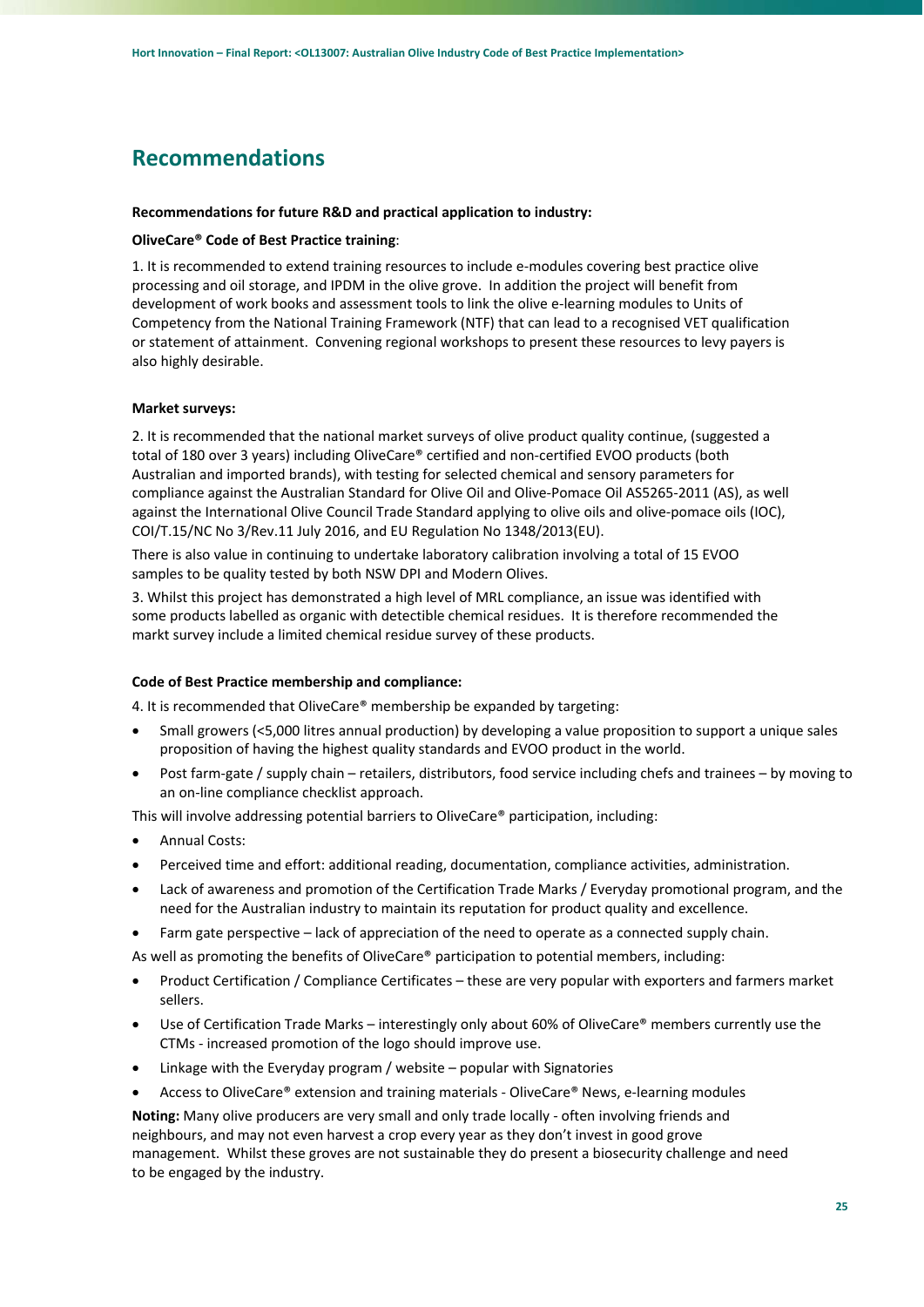# **Refereed scientific publications**

None to report

## **OliveCare® information resources posted on the AOA Website:**

*Olive Chemical Permits*: https://australianolives.com.au/chemical‐permits/ *Australian Table Olives an Overview 2016*: https://australianolives.com.au/industry‐snapshot/ *AOA Certified Table Olive Compliance*: https://australianolives.com.au/aoa‐certified‐table‐olive‐ compliance/ *Critical Control Points* – EVOO: https://australianolives.com.au/critical‐control‐points‐evoo/ *Labelling Information*: https://australianolives.com.au/labelling‐information/ *Managing Anthracnose in Olives*: https://australianolives.com.au/managing-anthracnose-in-olives/ *Managing Olive Lace Bug*: https://australianolives.com.au/managing‐olive‐lace‐bug/ *Tastebook™ training resources*: https://australianolives.com.au/tastebook/ *AOA Market Survey Test Results*: https://australianolives.com.au/aoa‐market‐survey‐test‐results/ *Why have OliveCare®*: https://australianolives.com.au/why‐have‐olivecare/ Sign up to OliveCare®: https://australianolives.com.au/sign-up-to-olivecare/ *Risk Assurance*: https://australianolives.com.au/risk‐assurance/ *OliveCare® Newsletters: https://australianolives.com.au/newsletters/*

# **OliveCare e‐training resources posted on the River Murray Training website:**

*Olive industry e‐learning modules* are hosted on the RMT website at: http://www.r‐m‐t‐online.com

- *Module 1 ‐ Introduction to the Code of Practice and Market Surveys*
- *Module 2 ‐ Quality and Food Safety Plans*
- *Module 3 ‐ Managing Quality Along the Supply Chain*
- *Module 4 ‐ The Export Program*
- *Module 5 ‐ Sensory Assessment of Extra Virgin Olive Oil*
- *Module 6 ‐ Sensory Assessment and Judging of Table Olives*

### **Articles and reports posted on the OliveBiz website:**

*AOA 2017 Market Survey of olive oil products labelled as EVOO, available at:*  https://olivebiz.com.au/aoa‐2017‐market‐survey‐olive‐oil‐products‐labelled‐evoo/

*Also published in the Australian & New Zealand olivegrower and processor© magazine (December 2017 edition – pg 8):* https://olivebiz.com.au/magazines/olivegrower/back‐issues/

*AOA Certified Australian Table Olive Compliance Arrangements: Australian & New Zealand olivegrower and processor© magazine (December 2014 edition – pg 34):*

https://olivebiz.com.au/magazines/olivegrower/back‐issues/

*e‐modules provide access to AOA CoP training: Australian & New Zealand olivegrower and processor© magazine (June 2017 edition – pg 34):* https://olivebiz.com.au/magazines/olivegrower/back‐issues/

*OliveCare®Code of Best Practice flags challenges for the future: R&D Insights (December 2017):* https://olivebiz.com.au/olivecare-code-practice-flags-challenges-future/

*Saluté Oliva is keeping it fresh: R&D Insights (June 2018*): https://olivebiz.com.au/rd‐insights‐june‐2018/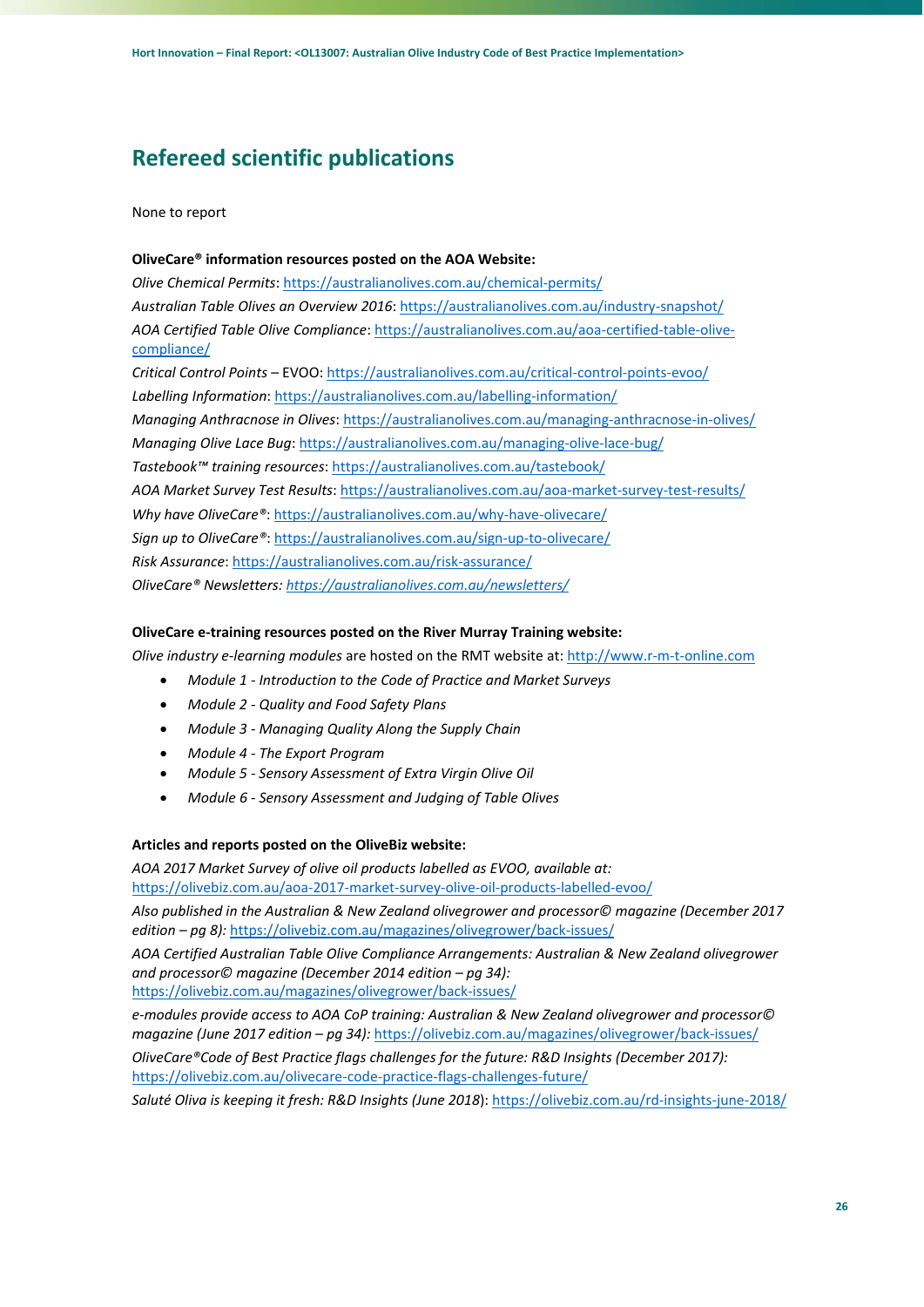# **References**

1 Standards Australia Limited, Australian Standard for Olive Oil and Olive‐Pomace Oil AS5265‐2011, SAI Global Ltd. Available at: http://www.australianolives.com.au/article‐detail/australian‐standard‐5264‐ 2011

2 ANZFA Food Standards Code: http://www.foodstandards.gov.au/code/Pages/default.aspx

<sup>3</sup> The Australian Consumer Law: http://consumerlaw.gov.au/the-australian-consumer-law/

4 Australian Extra Virgin Olive Oil Everyday: https://australianextravirgin.com.au/brands/

5 Australian Olive Industry RD&E Plan 2010-2015 (RIRDC 10-155): https://rirdc.infoservices.com.au/downloads/10-155

6 Olive Strategic Investment Plan 2017‐2021 (Hort Innovation): https://horticulture.com.au/wp‐ content/uploads/2017/04/HortInnovation‐olive‐SIP.pdf

7 Voluntary Standard for Table Olives in Australia (RIRDC 12‐111): https://www.agrifutures.com.au/wp‐ content/uploads/publications/12‐111.pdf

<sup>8</sup> IOC Trade Standard applying to table olives COI/OT/NC no. 1 (December 2004): http://www.internationaloliveoil.org/documents/viewfile/3626‐normoteng

9 Australian Competition and Consumer Commission (ACCC) Virgin Olive Oils. Available at: https://www.accc.gov.au/consumers/groceries/olive‐oil

<sup>10</sup> International Olive Council Trade Standard applying to olive oils and olive-pomace oils, COI/T.15/NC No 3/Rev.11 July 2016: http://www.internationaloliveoil.org/documents/viewfile/9708‐norma‐english

11 EU Regulation No 1348/2013: http://eur-lex.europa.eu/legalcontent/EN/TXT/PDF/?uri=CELEX:32013R1348&from=EN

12 International Olive Council Method for the Organoleptic Assessment of Virgin Olive Oil**,** COI/T.20/Doc. No 15/Rev. 7, February 2015: www.internationaloliveoil.org/documents/viewfile/3685‐orga6

<sup>13</sup> *Australia New Zealand Food Standards Code Schedule 20 – Maximum residue limits:* https://www.legislation.gov.au/Details/F2017C00647

14 Shelf‐Life Prediction of Extra Virgin Olive Oils Using an Empirical Model Based on Standard Quality Tests by Claudia Guillaume and Leandro Ravetti, Modern Olives (Journal of Chemistry Volume 2016): *https://www.hindawi.com/journals/jchem/2016/6393962/*

<sup>15</sup> Determining shelf life: how can small growers do it on a minimum budget? by Leandro Ravetti, technical director BBL, is published in the September 2017 edition of Australian & New Zealand Olivegrower & Processor© magazine: https://olivebiz.com.au/magazines/olivegrower/back‐issues/

16 Australian market surveys: http://www.australianolives.com.au/article-detail/aoa-market-survey-test-results

17 Can you trust the 'extra virgin' label on olive oil? (CHOICE 2017): https://www.choice.com.au/foodand-drink/nuts-and-oils/oils/articles/extra-virgin-olive-oil-review

18 2016/17 Australian Horticulture Statistics Handbook: https://horticulture.com.au/resource/australianhorticulture‐statistics‐handbook/

<sup>19</sup> Australian Food Integrity Certification Services Ltd trading as Au-thentic Services : https://authentic.com.au/

ENDS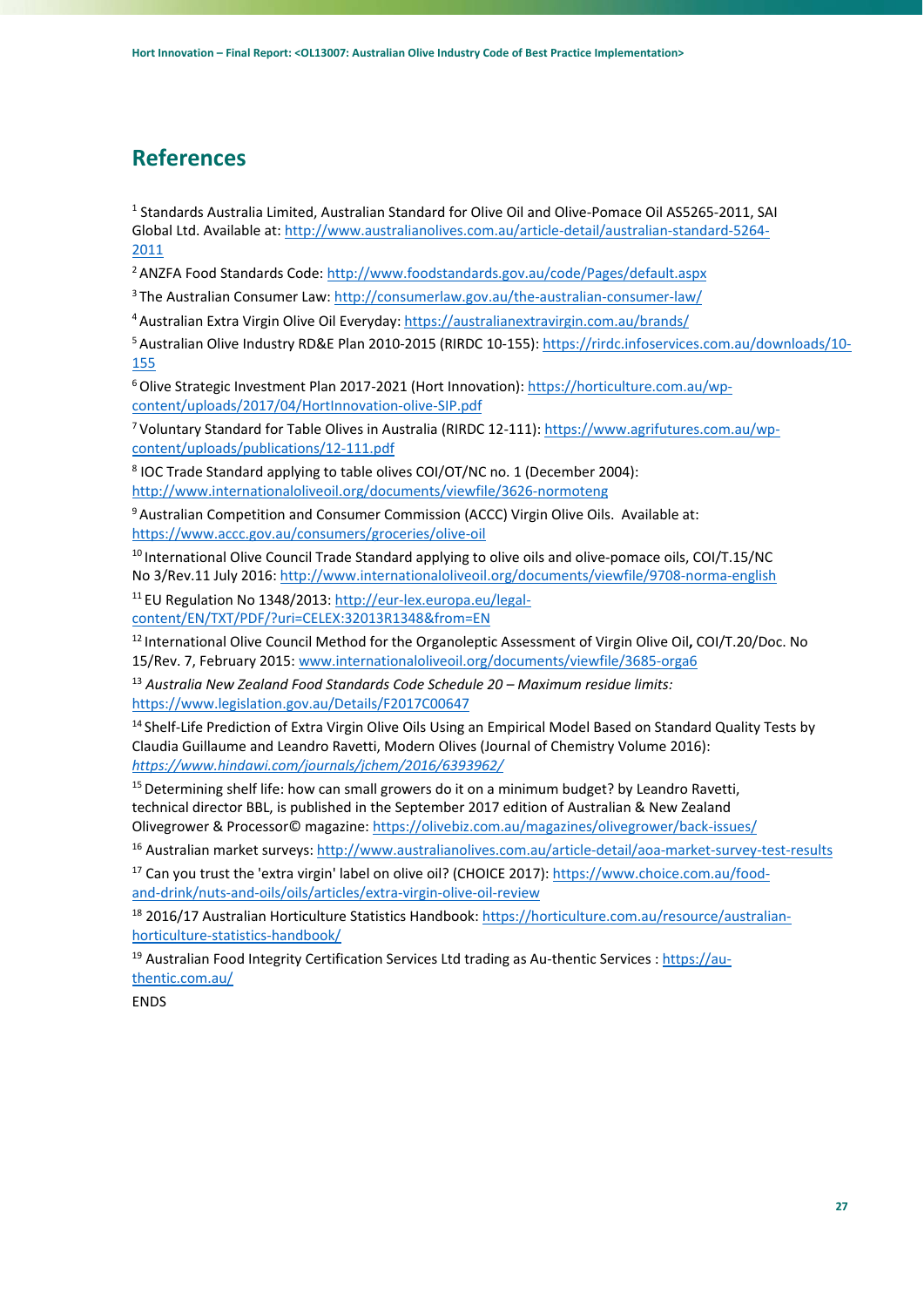# **Acknowledgements**

The author acknowledges the constructive support provided throughout the project by staff and directors of the Australian Olive Association Ltd, officers of the DPI NSW olive oil testing laboratory and sensory panel, trainers at River Murray Training Pty Ltd, Hort Innovation funding and program staff support, and OliveCare® Signatories who have so enthusiastically participated in OL13007.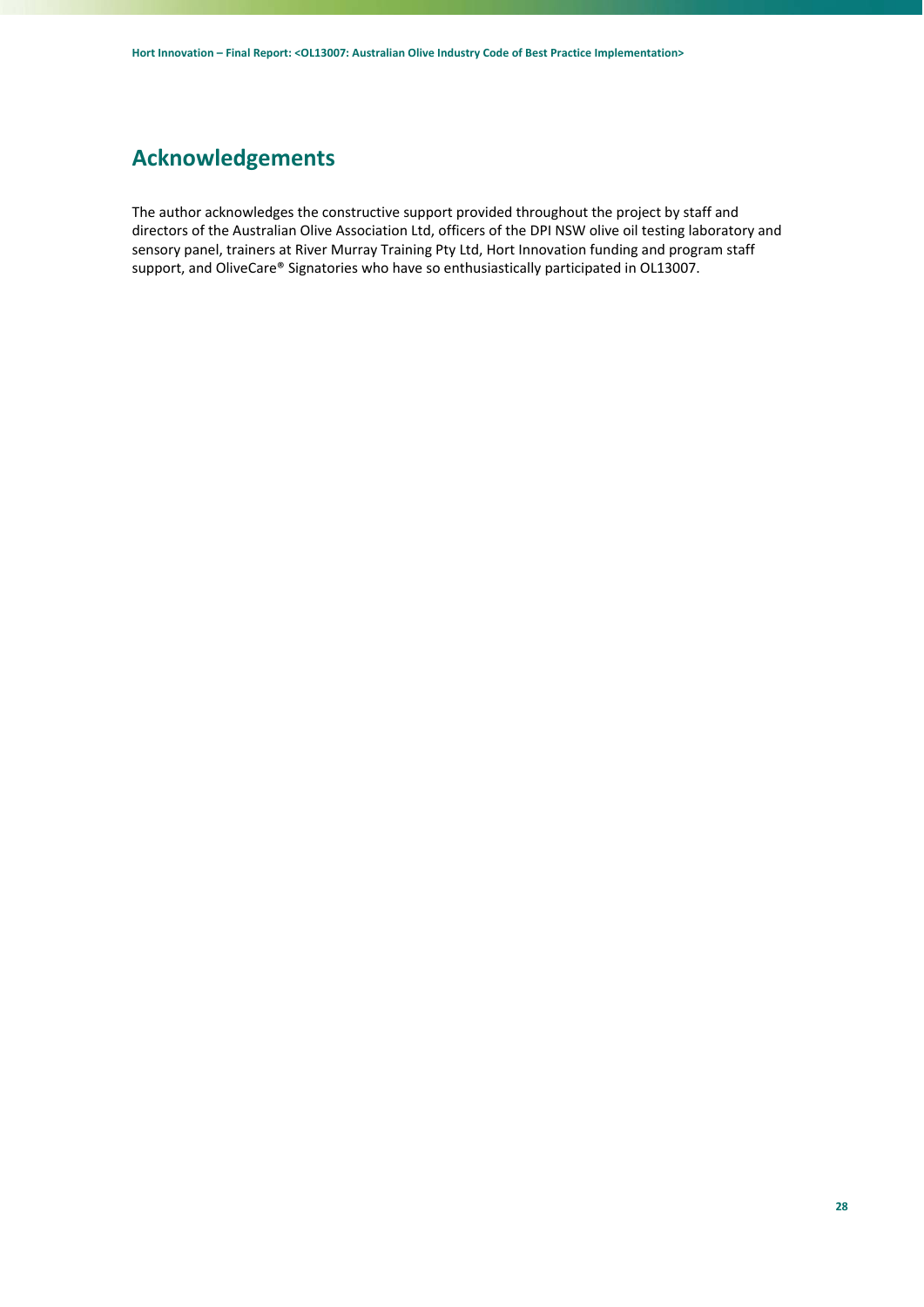# **Intellectual property, commercialisation and confidentiality**

The IP created in this project is the copyright © to written, audible, and visual assets created for the extension program throughout the life of the project. This IP is assigned by the Research Provider to Hort Innovation, not-with-standing the rights of the Research Provider to use and sub-license this IP to others royalty free for its internal purposes or by consent by Hort Innovation its use for specified purposes for the benefit of the Australian horticultural industries.

The Australian Olive Association Ltd (AOA) has agreed to host information resources created during this project, on the AOA and OliveBiz websites, which enables this information to be made available to all olive industry participants on an ongoing basis. These resources include the publications and training materials listed in a previous section of this report.

**Note:** The olive industry e‐learning modules are hosted on the RMT website at: http://www.r‐m‐t‐ online.com these resources may be accessed by anyone on payment of a registration fee to the site managers.

# **AOA Pre‐existing IP:**

The AOA owns the following pre‐existing IP as utilised in this project:

- OliveCare® Certification Trade Marks including Certified Australian Extra Virgin®, Certified Australian Table Olives®, Certified Australian Flavoured Olive Oil®,
- OliveCare® Manual and Product Guides©,
- OliveCare® HACCP based templates for EVOO and Table Olives©,
- ANZ OliveGrower & Processor Magazine© (OG&P) quarterly printed (hardcopy) magazine;
- Olive Industry Directory Year‐Book©.
- Friday Olive Extracts© (FOE) weekly e‐newsletter,
- OliveBiz® website,
- AOA Website.

The AOA also owns industry databases created and maintained using AOA resources. These databases enable the AOA to communicate with all participants in the olive industry supply chain.

The AOA has authorised the use of its IP royalty free, to enable this project to be undertaken.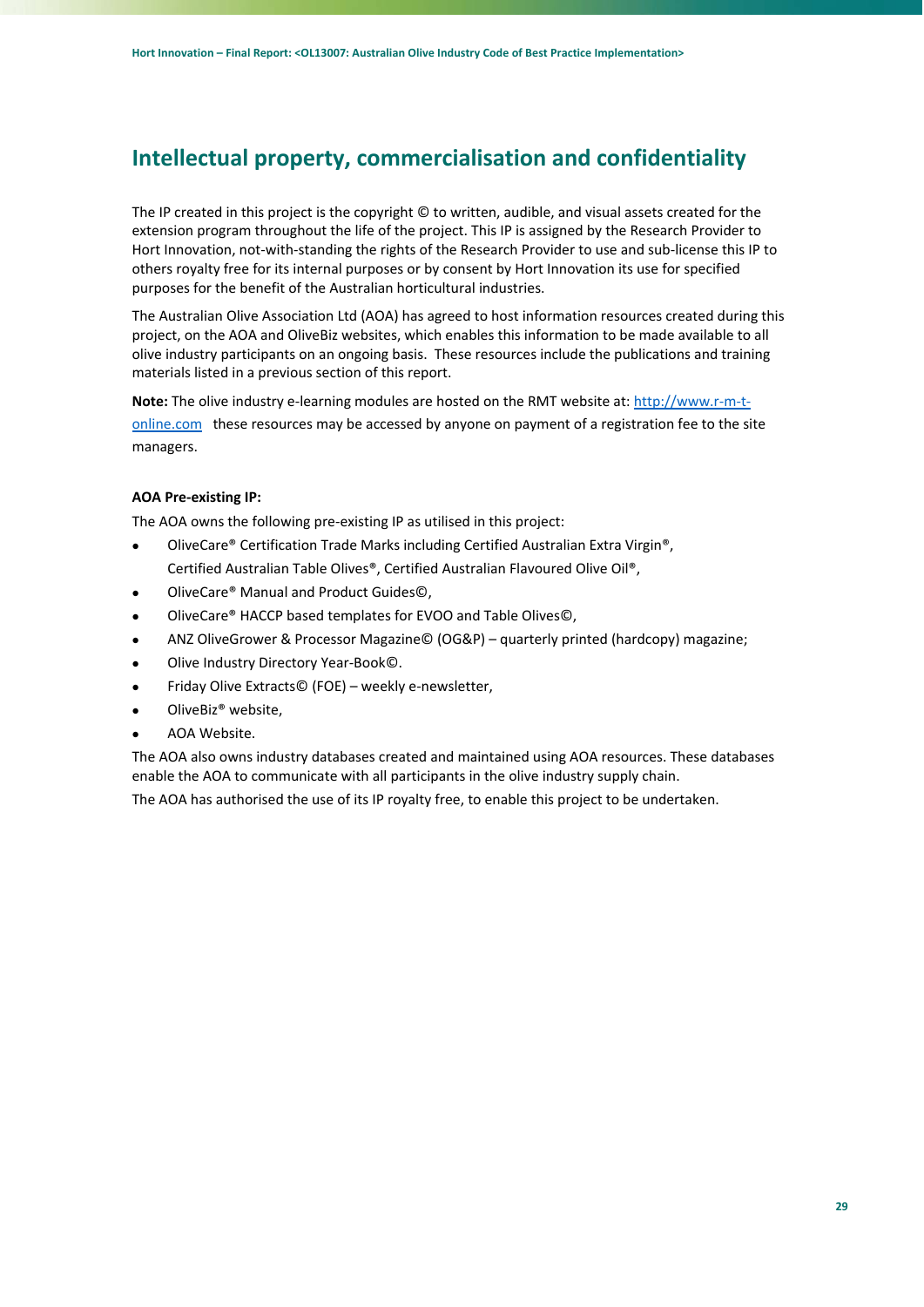# **Appendices**

**Appendix 1: Use of AOA Certification Trade Marks:** 



The Australian Olive Association Ltd (AOA) Code of Best Practice has been rebranded as OliveCare®. The application of the following AOA Certification Trade Mark (CTM) logos is the consumers' guarantee of both safety and quality. These CTMs are for the exclusive use of Code Signatories:

| <b>AOA Certification Trade Mark</b>                                                                                 | <b>CTM Conditions of Use</b>                                                                                                                                                                                                                                                   |  |  |  |  |
|---------------------------------------------------------------------------------------------------------------------|--------------------------------------------------------------------------------------------------------------------------------------------------------------------------------------------------------------------------------------------------------------------------------|--|--|--|--|
| S 5264 - 2011                                                                                                       | For use on OliveCare® certified AUSTRALIAN EXTRA VIRGIN<br>OLIVE OILS that comply with the Australian Standard (AS5264-<br>2011) classification requirements for EVOO.<br>To be used in accordance with Appendix 9 - Australian Extra<br>Virgin <sup>™</sup> logo              |  |  |  |  |
| $RGIN^*$                                                                                                            | For use on promotional materials relating to OliveCare® certified<br><b>AUSTRALIAN OLIVE OIL products.</b><br>To be used in accordance with Appendix 10 - Australian Extra<br>Virgin Logo                                                                                      |  |  |  |  |
|                                                                                                                     | For use on OliveCare® certified AUSTRALIAN TABLE OLIVE<br><b>PRODUCTS</b> that comply with the classification requirements<br>under the Voluntary Standard for Table Olives in Australia (RIRDC<br>$2012$ ).<br>To be used in accordance with Appendix $2$ – product labelling |  |  |  |  |
| LICENSED BY THE<br>ALISTRALIAN OF UP ASSOCIATION<br><b>RALIAN OLIVE ASSOCIATION LT</b>                              | For use on OliveCare® certified AUSTRALIAN FLAVOURED OIL<br><b>PRODUCTS</b> that comply with the requirements under COP<br>Appendix 2.4 - Flavoured Olive Oil Labelling Guidelines, and<br>Appendix 3 - Flavoured Olive Oils.                                                  |  |  |  |  |
| <b>MADE WITH</b><br><b>AUSTRALIAN</b><br><b>EXTRA VIRGIN</b><br><b>OLIVE OIL</b><br>ISTRALIAN OLIVE ASSOCIATION LTD | For use on OliveCare® certified products MADE USING<br>AUSTRALIAN EVOO that comply with the requirements of COP<br>Appendix 2.5 - Other Products Made with Australian Olive Oil<br>Labelling Guidelines.                                                                       |  |  |  |  |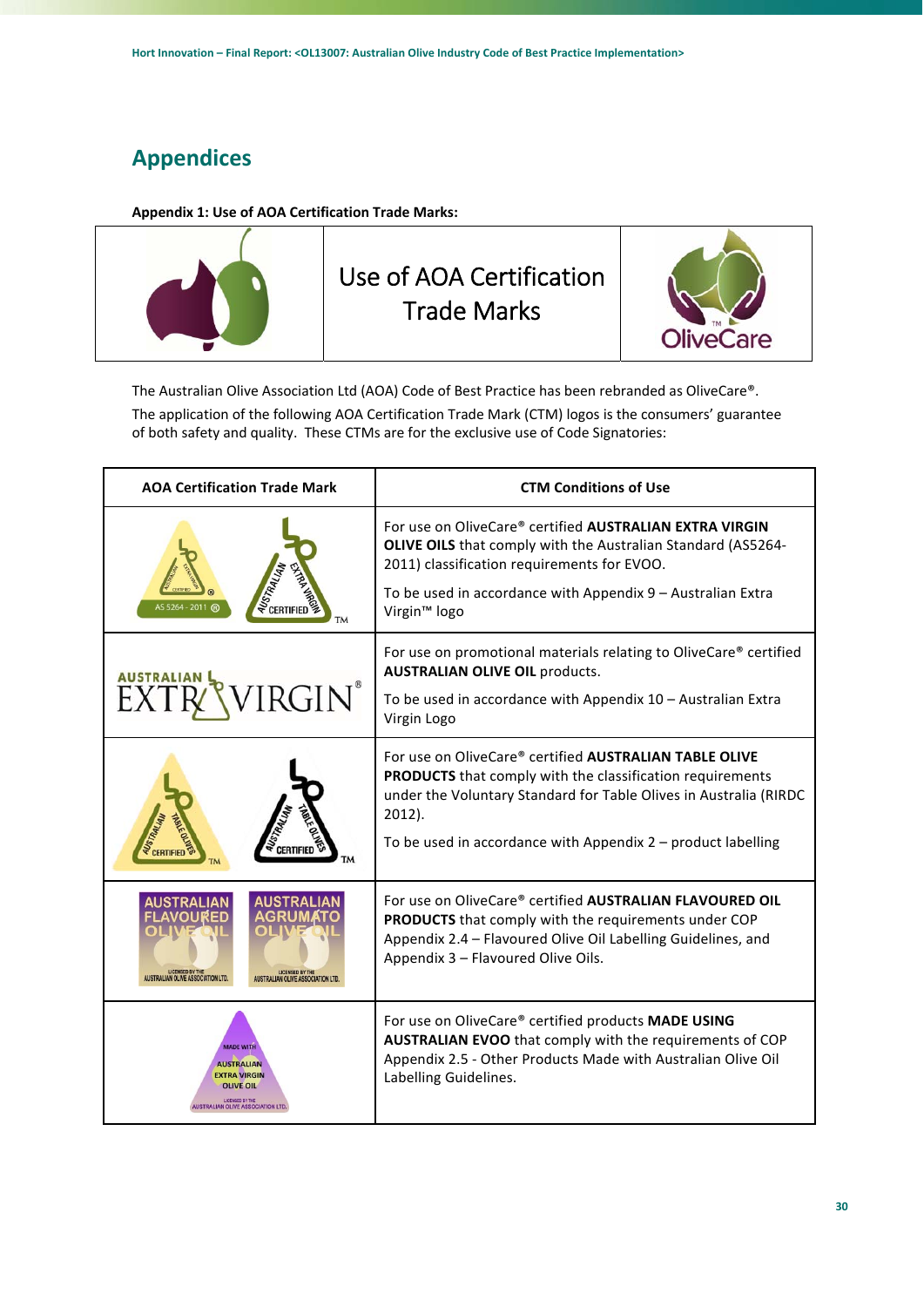#### **Appendix 2: Accessing** *OliveCare®* **on‐line training modules:**



**River Murray Training Pty Ltd ABN 70 087 953 142**  Adelaide Office 226 Jeffcott Street NORTH ADELAIDE SA 5006 ph: 0409280387





The Australian Olive Association working with River Murray Training (RMT) has developed 6 e‐learning modules with the aim of building industry skills and facilitate implementation of AOAs Code of Best Practice (CoP).

Modules include Food Safety & Quality, HACCP, export readiness and sensory training.

These 6 e-learning modules are linked to Units of Competency from the National Training Framework (NTF), and can lead to a recognised VET qualification or Statements of Attainment.

This program was developed as part of the OliveCare® – phase 1 project, funded from the Olive Levy through Hort Innovation.

#### **How to access the** *OliveCare®* **e‐learning modules on‐line:**

 **Step 1:** Participants need to register with Gillian Ireland at River Murray Training gillian.ireland@r‐m‐t.com.au or admin@r‐m‐t.com.au

Note: For sustainability of the on‐line training program a nominal enrolment fee of \$68 will be charged for participants accessing modules. This charge will be deducted from assessment fees for those who choose to undertake competency assessment and receive a Statement of Attainment.

Please complete the attached registration form and send to Gillian Ireland. This will generate an invoice for \$68 which must be paid by direct debit to complete your enrolment.

Note: you will also need to apply for a Unique Student Identifier (USI) at: *http://www.usi.gov.au/create‐your‐ USI/* to include when filling out this form.

Participants will be issued with a username and password to log onto website that hosts the AOA on‐line training program: http://www.r‐m‐t‐online.com

Step 2: Use your web browser to access the RMT site: http://www.r-m-t-online.com

| Th River Mussey Training Lo., X +    |                                                                                                                                                                                                                                                             |                               |  | $\frac{1}{\sqrt{2}}$ | $\times$ |
|--------------------------------------|-------------------------------------------------------------------------------------------------------------------------------------------------------------------------------------------------------------------------------------------------------------|-------------------------------|--|----------------------|----------|
| @ www.n-m-t-online.com/ogin/indexphp | e Q Search                                                                                                                                                                                                                                                  | 血                             |  |                      | 亖        |
| <b>River Murray Training</b>         |                                                                                                                                                                                                                                                             | You are not logged in. (Logn) |  |                      |          |
| RMT = Login to the site              |                                                                                                                                                                                                                                                             |                               |  | English (en)         |          |
|                                      | Returning to this web site?<br>Login here using your username and password<br>(Cookies must be enabled in your browser)<br>Username<br>Password<br>Login<br>Some courses may allow guest access<br>Login as a guest<br>Forgotten your username or password? |                               |  |                      |          |
|                                      | Yes, help me log in<br>You are not logged in. (Login)                                                                                                                                                                                                       |                               |  |                      |          |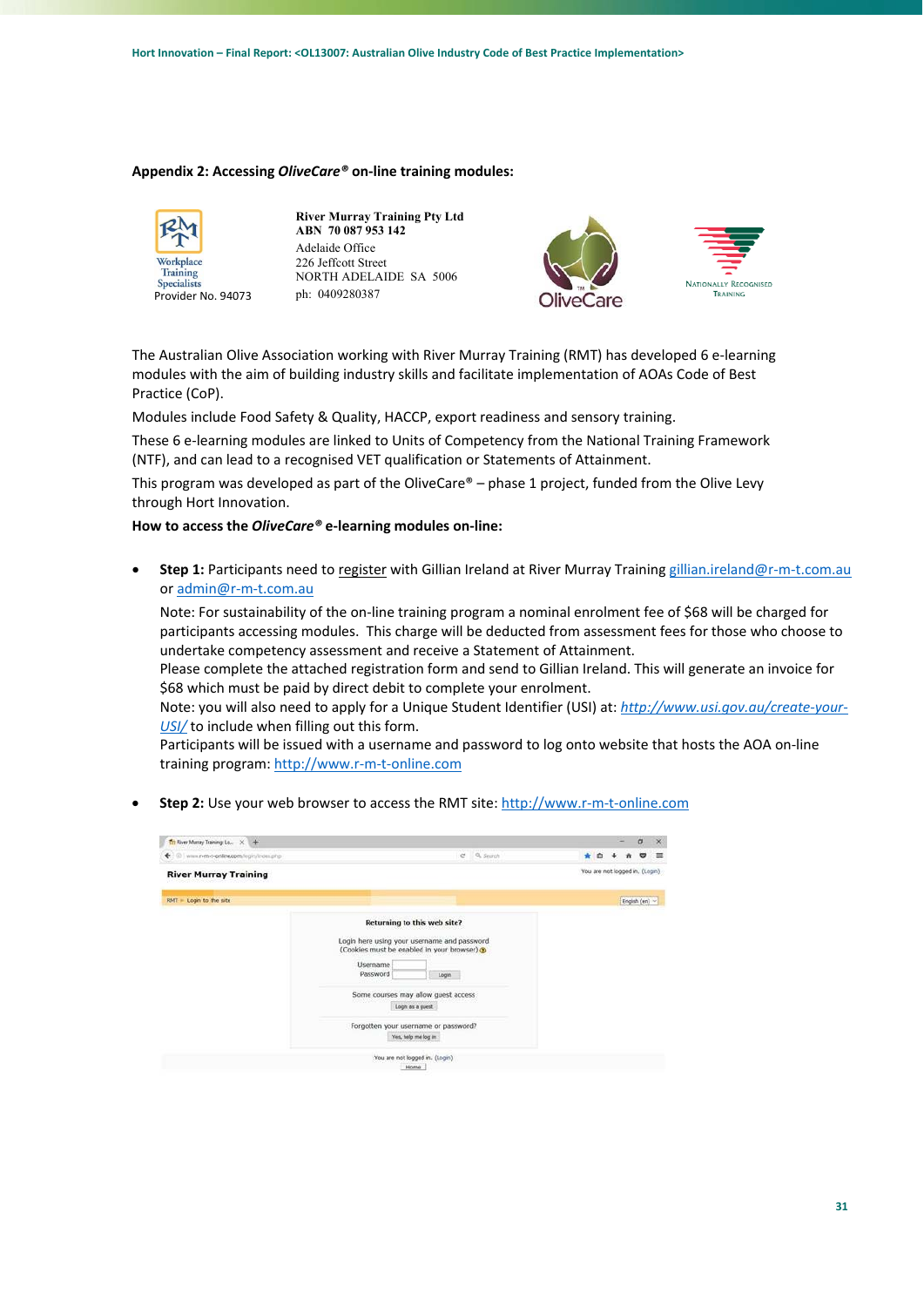**Step 3:** Enter your allocated username and password:



**Step 4:** On the overview screen select "Australian Olive Association Modules 1‐6".



**Step 5:** Read the topic outline and then click on the start button for each of the self-pacing e-learning modules.

The website also includes workbooks and lots of support materials.

### **Where is this leading?**

- Integrated training, with the 6 e-learning modules are linked to Units of Competency from the National Training Framework (NTF).
- These competencies can be bundled with other units to achieve a formal qualification such as *Certificate III in Food Processing,* or *Certificate IV in Production Horticulture*.
- RMT is developing workbooks to record participants evidence for achieving competency in the following accredited units: